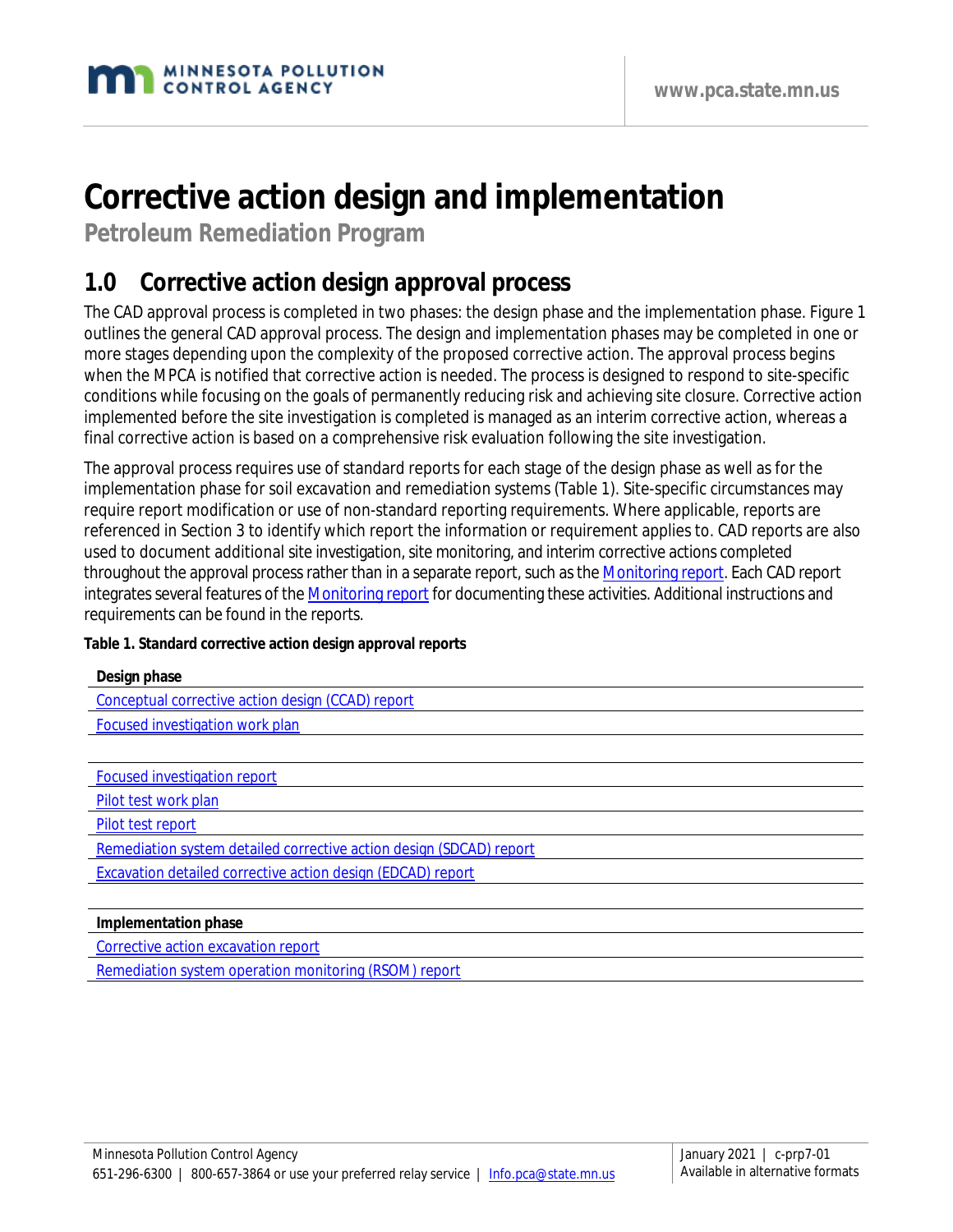### **1.1 Interim correction action**

Emergency sites and some high-priority sites require immediate corrective action that is implemented before the site investigation and risk evaluation are completed, and therefore, is managed as an interim corrective action. **The MPCA must be notified as soon as possible when immediate corrective action is necessary.** An interim corrective action is initiated as soon as the MPCA is notified and may be approved and implemented under the MPCA's Emergency Response program before the site is transferred to the PRP. Interim corrective actions are managed on a case-by-case basis, with implementation reporting requirements determined accordingly.

Typical examples of interim corrective actions include manual or passive light non-aqueous phase liquid (LNAPL) recovery, bottled water supply, point-of-use or point-of-entry potable water treatment, building ventilation, sub-slab depressurization, and other active or passive interceptor or barrier methods. An interim corrective action is driven by site-specific circumstances and may include more aggressive actions such as remediation systems and soil excavation.

Interim corrective action may only address an immediate and obvious risk and may not result in permanent or comprehensive risk reduction. All risks must be addressed and permanent and comprehensive risk reduction achieved before site closure can be granted. If the subsequent site investigation and risk evaluation indicate that additional or more aggressive corrective action is necessary, a final corrective action is required. If an ongoing interim corrective action can be considered a final corrective action, submit the [Conceptual corrective action](https://www.pca.state.mn.us/sites/default/files/c-prp7-02.dot)  [design \(CCAD\) report](https://www.pca.state.mn.us/sites/default/files/c-prp7-02.dot) to document this approach and to obtain MPCA approval. If an interim corrective action is proposed to continue during the implementation phase of a final corrective action after CAD approval, it will be considered part of the final corrective action.

### **1.2 Final corrective action**

A final corrective action is proposed upon completion of the site investigation and risk evaluation and addresses all high risks. Final corrective actions are initiated by completing a CCAD. The consultant must contact the MPCA prior to CCAD preparation to discuss the conceptual approach, approval and implementation process, and management scenario. Depending on the nature of the proposed corrective action, a final corrective action will be managed as either a simple corrective action or a complex corrective action.

In general, a final corrective action focuses on one primary corrective action approach. There may be times, however, when complementary actions are taken in addition to the primary approach to achieve permanent risk reduction. The management of complementary corrective actions within the framework of final corrective action approval is described in Section 3.14.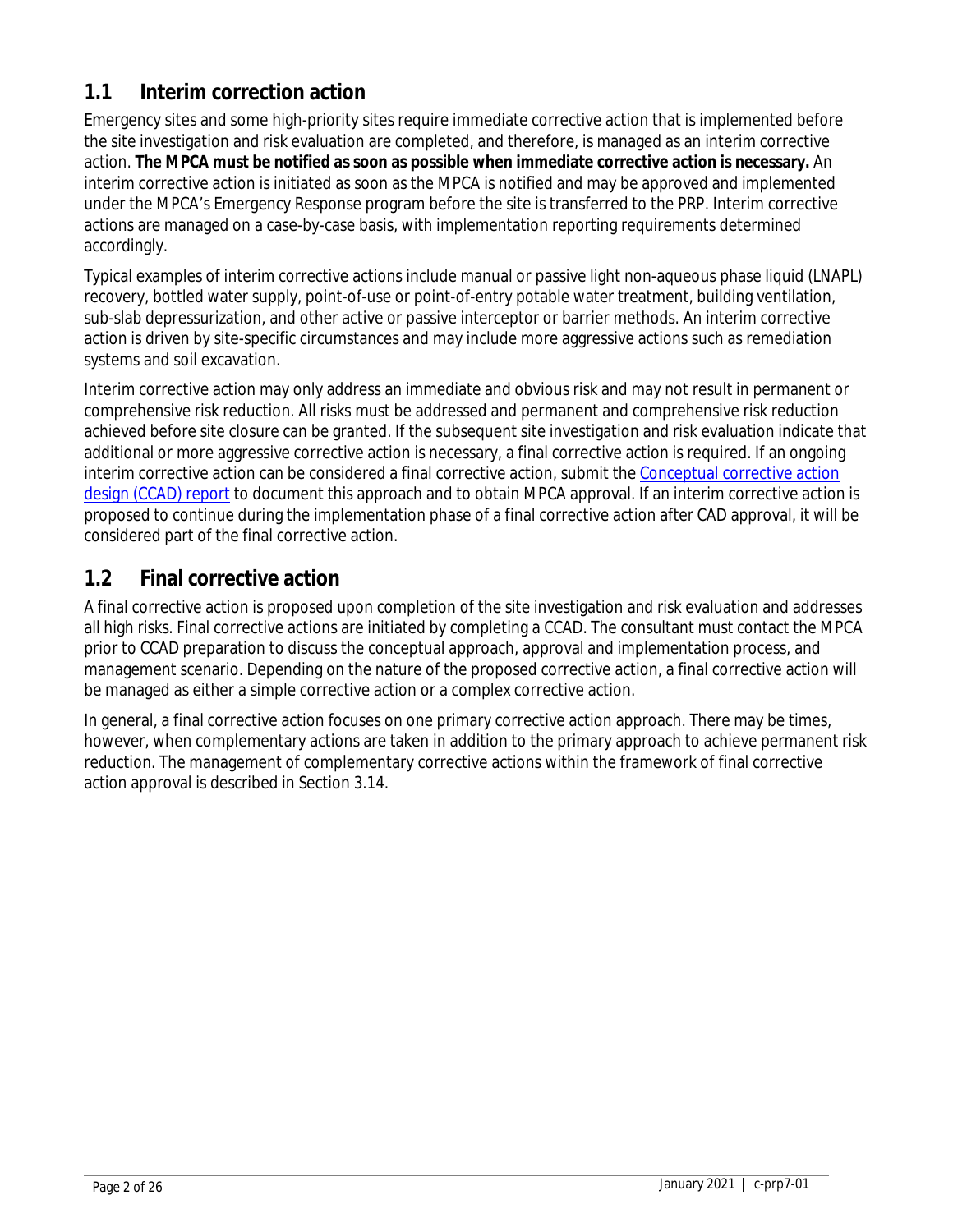**Figure 1. CAD approval process from design through implementation**

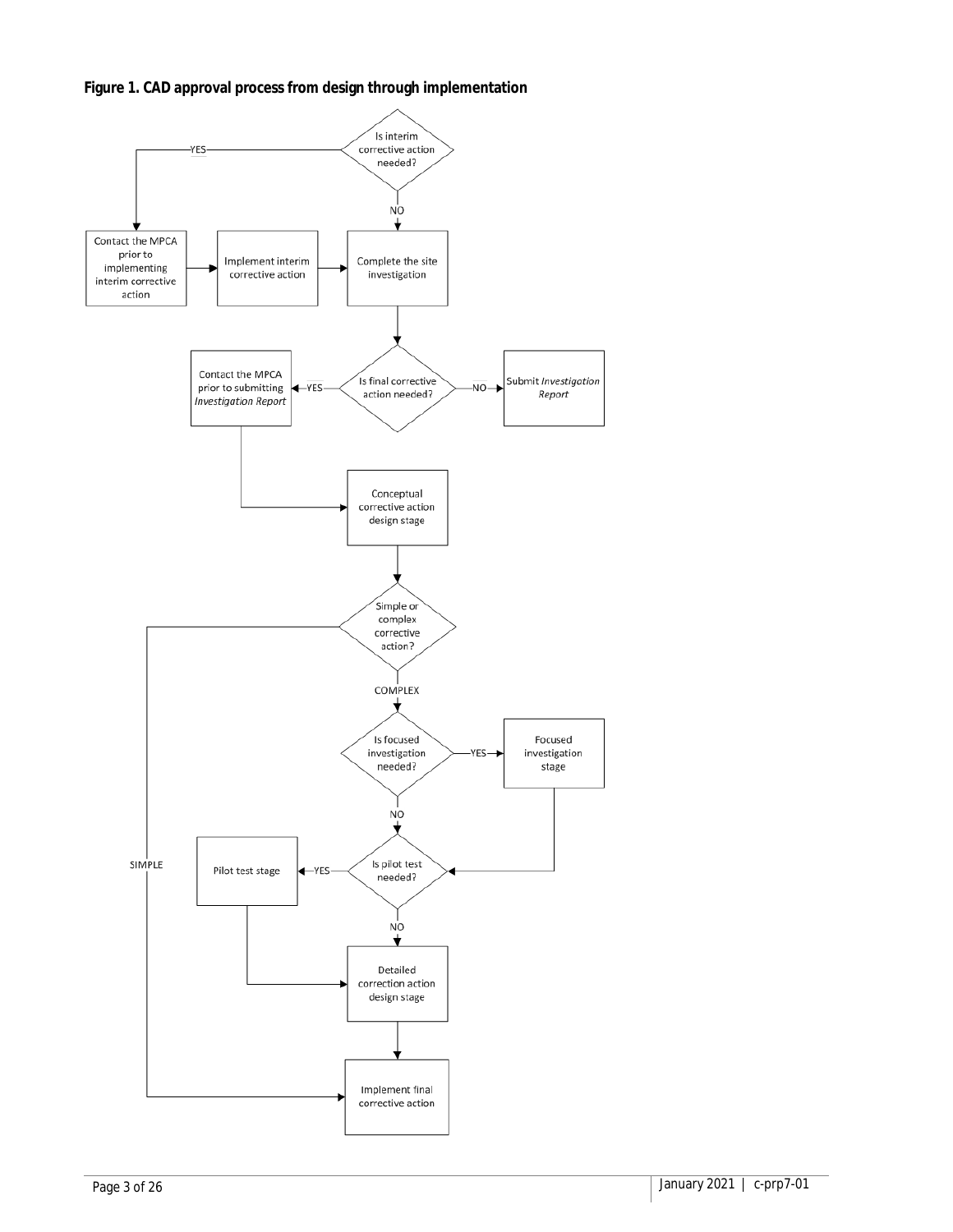#### **1.2.1 Simple corrective action**

A simple corrective action is intended to eliminate high risks in a straightforward manner, usually resulting in site closure. Examples of simple corrective actions include contaminated surface soil excavation and treatment, water supply well replacement with municipal water connection, and manual or passive LNAPL recovery. A simple corrective action only requires submittal of a CCAD. Provide sufficient information in the CCAD to allow for MPCA approval. A simple corrective action usually involves one corrective action, but multiple corrective actions can be proposed provided they do not meet the criteria of a complex corrective action.

#### **1.2.2 Complex corrective action**

A complex corrective action requires collecting and evaluating more detailed information prior to preparing a detailed corrective action design report (DCAD). Examples of complex corrective actions include remediation systems, stimulated biodegradation, in situ chemical oxidation injection, subsurface LNAPL body excavation, and combined approaches. Because of the increased complexity in design and implementation of a complex corrective action, technical and economic feasibility are carefully considered during the design phase. The following sequential design stages will generally precede MPCA approval of complex corrective actions:

- 1. Conceptual corrective action design
- 2. Focused investigation
- 3. Pilot test
- 4. Detailed corrective action design

For a complex corrective action, the design phase begins after CCAD review. The design phase ends and the implementation phase begins upon CAD approval, which typically will be granted after DCAD review. The need for a focused investigation, pilot test, or other limited field-testing will be determined and requested on a sitespecific basis.

## **2.0 Corrective action implementation**

#### **2.1 General implementation requirements**

Typically, the MPCA will approve a simple corrective action after review of a CCAD. A complex corrective action will usually be approved only after review of a DCAD. The CAD can be implemented upon MPCA approval. Following implementation, submit a report documenting the results, conclusions, and recommendations. The report format and submittal schedule will depend on the type of corrective action approved.

#### **2.2 Remediation systems**

The implementation phase for remediation systems consists of the following sequential stages:

- 1. Installation
- 2. Operation
- 3. Post-shutdown monitoring
- 4. Dismantlement

Following completion of system startup, submit the [Remediation system operation monitoring \(RSOM\) report](https://www.pca.state.mn.us/sites/default/files/c-prp7-08.dot) within 30 days to notify the MPCA of system installation and startup. Submit subsequent RSOMs on a quarterly basis until the system is shut down and all operation monitoring results are reported. A successful system should achieve its corrective action objectives and be shut down within two years of system startup. Systems that do not accomplish their objectives within two years may be subjected to shut down. System performance will be evaluated on system efficiency and system effectiveness, which includes evidence of active project management by the technical lead. Specific details regarding corrective action objectives, system efficiency, system effectiveness, and active project management are discussed in Section 3.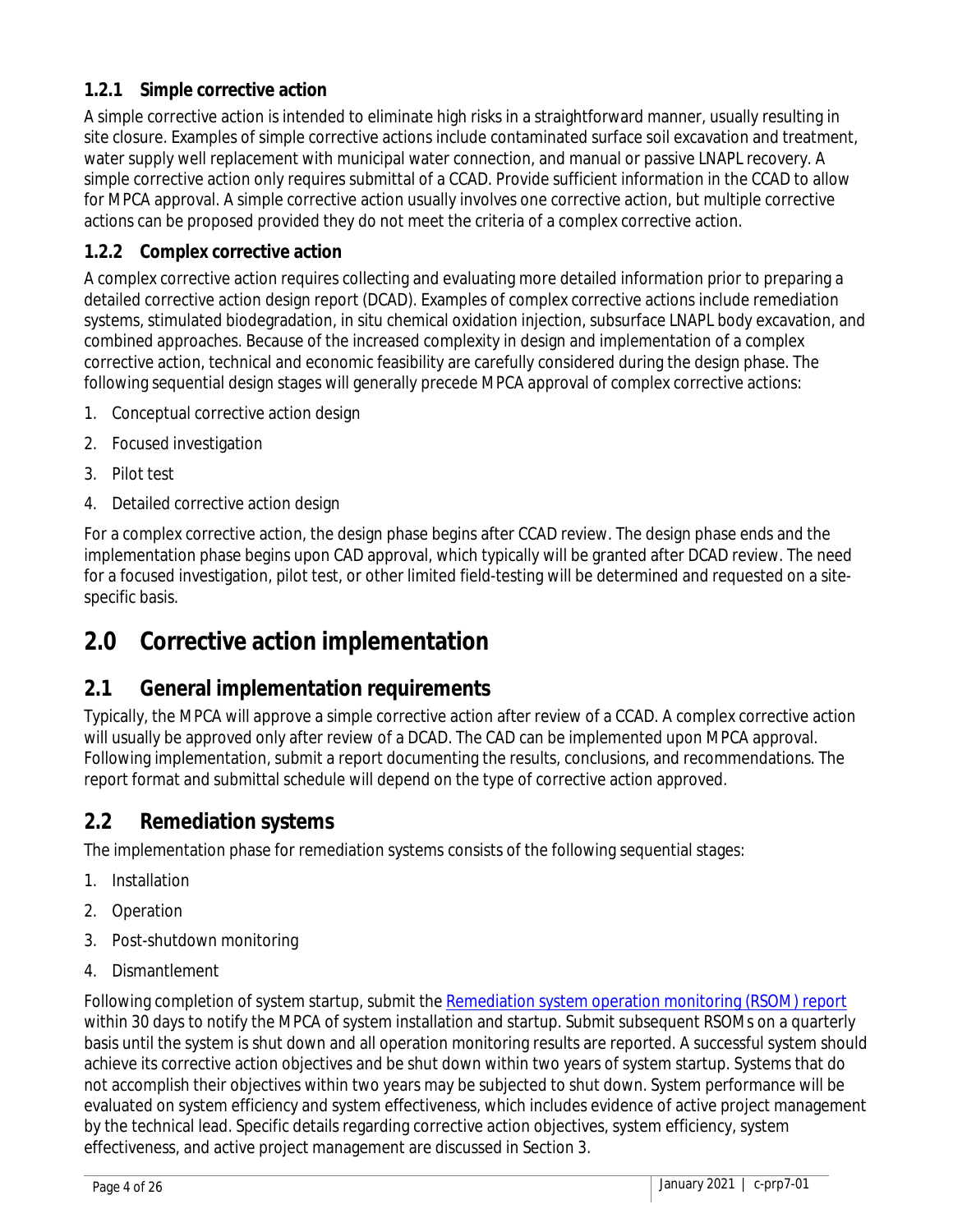## **3.0 Technical information to support corrective action design and implementation**

This section provides detailed information for important aspects of the CAD approval process and is intended to assist in completing approval requirements. The purpose of this section is two-fold. First, it is meant to clarify concepts or explain the reasoning behind a requirement. Second, it details the expectations of design and reporting requirements.

### **3.1 Corrective action goals**

Corrective action goals are based on the high-risk conditions that drive the need for corrective action. High-risk conditions are listed i[n Risk evaluation and site management decision at petroleum release sites.](https://www.pca.state.mn.us/sites/default/files/c-prp4-02.pdf) The corrective action goal focuses on identifying the site conditions that will demonstrate permanent risk reduction relative to the high-risk condition. Corrective action goals are presented below for specific pathways and conditions, along with examples of potential corrective actions. The corrective action examples are not comprehensive nor include details specific to their approval.

#### **3.1.1 Water supply well**

The corrective action goal is to provide water that meets applicable standards for the intended use, such as for drinking, industrial, or irrigation. This may be accomplished by eliminating the contaminant exposure pathway, such as installing a new well in an uncontaminated area, or by remediating the contaminant source such that the existing water supply no longer exceeds any standards or an imminent impact is abated.

#### **3.1.2 Water line permeation**

The corrective action goal is to provide water that meets applicable standards for the intended use, such as for drinking, industrial, or irrigation. This may be accomplished by replacing impacted lines with non-permeable materials or by rerouting impacted lines outside of contaminated areas.

#### **3.1.3 Expanding groundwater plume within a five-year travel time of a well**

The corrective action goal is to stabilize the groundwater plume. This may be accomplished by remediating the contaminant source to achieve stability. If a single receptor is the cause of the high-risk condition, eliminating the contaminant exposure pathway may be considered. Eliminating the pathway, however, does not eliminate the need to monitor, and possibly mitigate, the expanding plume.

#### **3.1.4 Sensitive groundwater condition with aquifer impacts above standards**

The corrective action goal is to hasten natural attenuation of the plume to shorten the lifetime of groundwater impacts to the aquifer. This may be accomplished by remediating the contaminant source to the extent practicable.

#### **3.1.5 Surface water**

The corrective action goal is to eliminate long-term discharge to the surface water body above surface water standards. When the surface water impact occurs via groundwater plume discharge, the goal may be accomplished by remediating the source of contamination to the point where natural attenuation is hastened and the plume is shrinking based on decreasing contaminant concentrations at the compliance point. When the surface water impact occurs via a conduit such as a storm sewer line, the goal may be accomplished by replacement or in situ repair of the leaking line.

#### **3.1.6 Explosive vapors**

The corrective action goal is to eliminate actual or potential explosive vapor concentrations. This may be accomplished by remediating the source of vapors to the point where unsafe levels will not occur. In the case of a leaky storm sewer, the goal may be accomplished by replacement or in situ repair of the sewer line.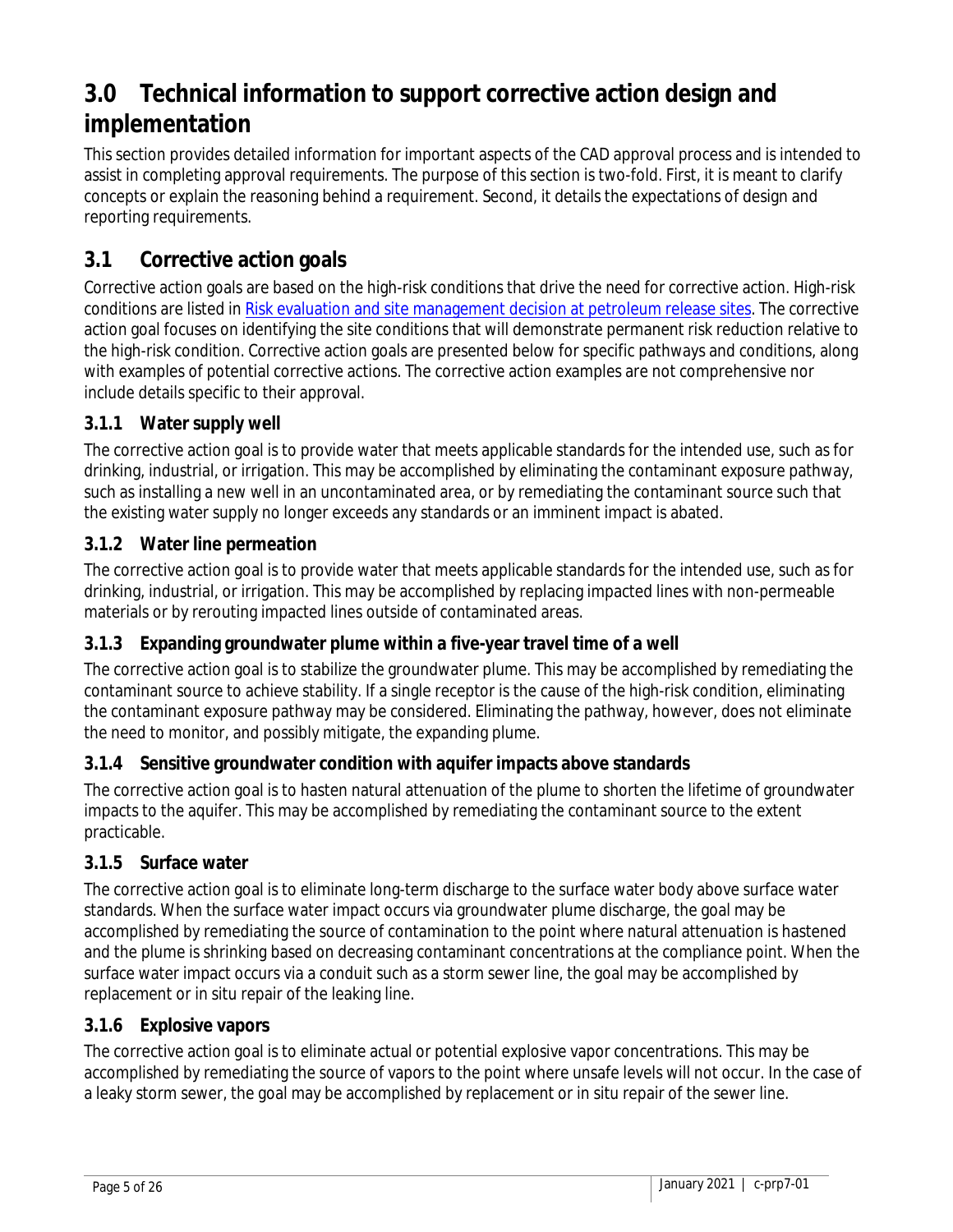#### **3.1.7 Vapor intrusion**

The corrective action goal is to eliminate actual or potential vapor concentrations above intrusion screening values inside a habitable structure. This may be accomplished by eliminating the contaminant exposure pathway, such as installing a sub-slab depressurization system, or by remediating the source of vapors to the point where unsafe levels will not occur.

#### **3.1.8 Surface soil**

The corrective goal is to eliminate exposure to contaminated surface soil. This typically involves excavation of the contaminated soil and backfilling with clean soil to the original surface grade. Other corrective action options may be considered, such as capping, if shown to be cost effective.

#### **3.1.9 Mobile and migrating LNAPL**

The corrective action goal for mobile LNAPL is to recover it to the maximum extent practicable as described in [Light non-aqueous phase liquid management strategy.](https://www.pca.state.mn.us/sites/default/files/c-prp2-02.pdf) If another high-risk condition requires remediation, the mobile LNAPL corrective goal may be superseded or encompassed by another corrective action goal. The corrective action goal for migrating LNAPL is to recover or remediate to the point where migration is no longer occurring under existing conditions.

#### **3.2 Corrective action objectives**

Corrective action objectives define how the corrective action goal will be met such that permanent risk reduction can be achieved. Corrective action objectives may focus on directly eliminating the contaminant exposure pathway, such as replacing an impacted water supply well, or remediating the source of contaminants that pose the risk to the receptor. When remediation is being considered as the corrective action alternative, the cleanup must focus on targeting the LNAPL body and must be technically feasible. A corrective action may have a single objective such as excavating contaminated surface soil, or in the case of a remediation system, may have numerous objectives such as subsurface response to pumping, contaminant mass removal, and contaminant concentration reduction at specific compliance points. Corrective action objectives are measurable so they can be used to evaluate progress toward meeting the corrective action goal.

### **3.3 Consultant staff experience**

Starting at the conceptual design stage, the corrective action approach should be evaluated by a consultant familiar with the conceptual site model and high-risk condition and experienced with the corrective action alternatives being proposed. A qualified consulting firm should have experience in designing and implementing a complex corrective action that is appropriate for the site conditions and should not propose a specific corrective action solely on the basis that it is an approach or technology within that firm's experience.

If a consultant relies on past experience as a rationale for a specific design aspect or for taking specific actions while implementing a complex corrective action, provide documentation of those specific experiences in sufficient detail to allow the MPCA to determine its relevance and applicability to the proposed corrective action.

### **3.4 Life-cycle cost estimates**

A life-cycle cost estimate is an estimate of all project costs that will be incurred during design and implementation of a final corrective action, including costs for any ongoing interim corrective action, complementary corrective actions, site investigation, and site monitoring. A qualified consulting firm experienced in designing and implementing the proposed corrective action alternatives should have direct knowledge of approximate costs or other practical sources, such as potential subcontractors and service providers of preliminary cost information, that reasonably accurate cost estimates can be prepared within a reasonable amount of time and effort. Cost estimates should be based on the most likely scenario of events using present-day costs. Do not include contingent costs for unanticipated events. It is not necessary to prepare detailed specifications or solicit formal bids when preparing cost estimates. Document the assumptions,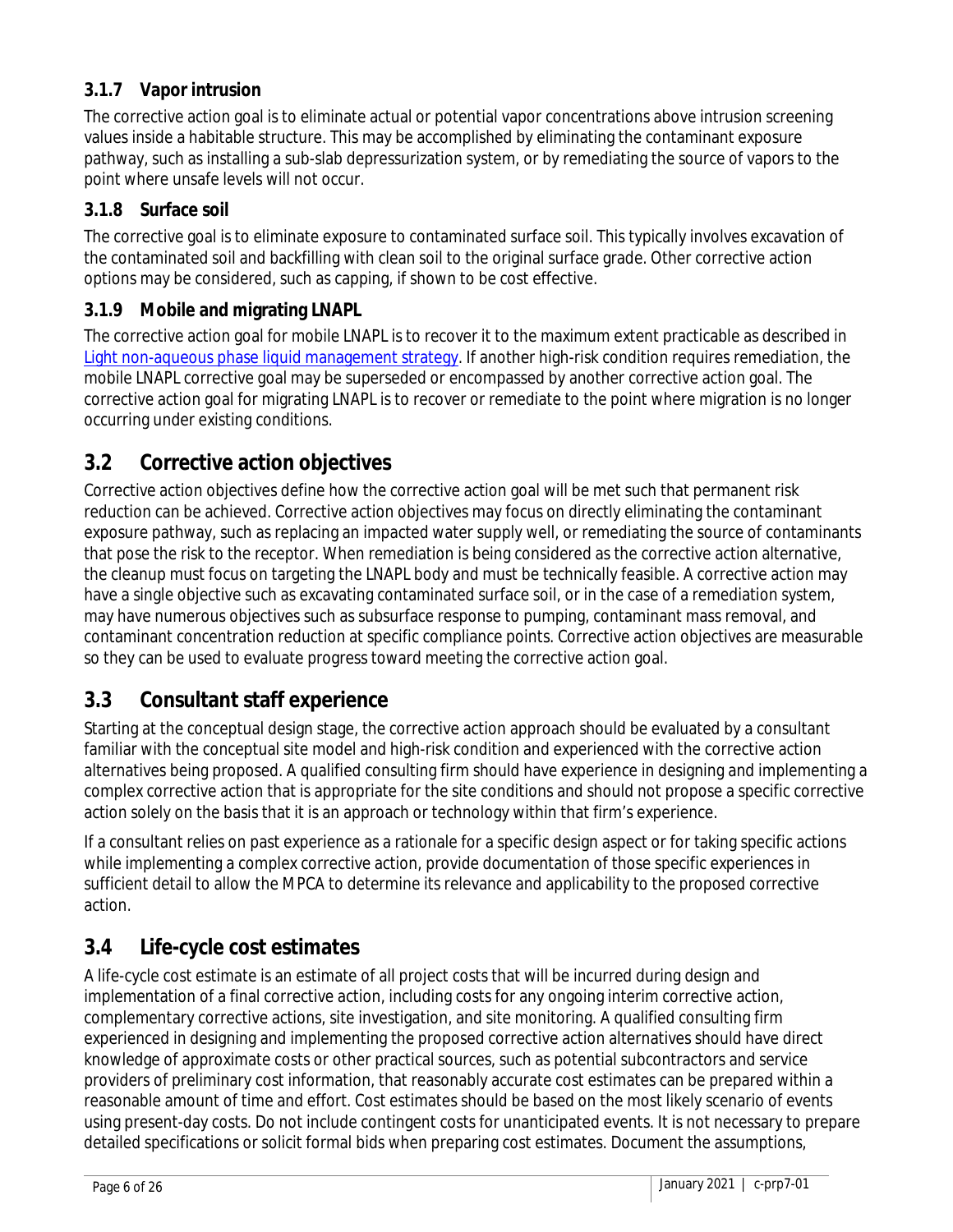including sources of cost information that have a major effect on costs to support the estimates for each corrective action alternative.

Present cost estimates following these guidelines: Break out costs over time by the major activities completed during each stage for both design and implementation phases. Distinguish major activity costs by factors such as consultant, subcontractors, equipment vendors, and other services such as utilities, laboratory analyses, or waste disposal fees. Appendix A contains an example format showing how costs are broken out over time for the major activities associated with the focused investigation stage of the design phase. This format can be extended to include subsequent design and implementation stages. As shown in Appendix A, assume the MPCA will respond to work plans and reports within 60 days when estimating costs to be incurred over the life of the project.

The initial cost estimate for the selected corrective action alternative is updated in the pilot test and detailed design stages. When updating the selected alternative's initial cost estimate, the format must be consistent with the estimate presented in the CCAD. Replace estimated costs with incurred costs as the design phase progresses and update estimated implementation phase costs as needed. If focused investigation and pilot test results affect the assumptions made when preparing initial estimates for the non-selected alternatives, describe how the assumptions are affected in the [Focused investigation report](https://www.pca.state.mn.us/sites/default/files/c-prp7-04.dot) and the [Pilot test report.](https://www.pca.state.mn.us/sites/default/files/c-prp7-06.dot) The MPCA may request updated cost estimates for non-selected alternatives to assure that the selected alternative is still the most cost-effective option.

Throughout the CAD approval process, the MPCA will request additional work or provide CAD approval based on reports that may include cost estimates. However, MPCA requests and approvals are not the same as cost proposal approval for purposes of Petrofund reimbursement. Only Petrofund has the authority to review and approve cost proposals for work to be completed after a site investigation is completed, including final corrective action.

### **3.5 Cost-effectiveness evaluation**

Cost effectiveness is evaluated by comparing life-cycle cost estimates for several corrective action alternatives in relation to their probability of meeting the corrective action goal within a reasonable time frame. The evaluation may need to address geology, contaminant type and phases, migration pathways, and potential receptors. In the CCAD, initial cost estimates are compared to help select the proposed alternative. This initial evaluation is an important factor in most complex corrective actions when selecting the proposed alternative.

For complex corrective actions that require pilot testing, an updated cost estimate is compared to the initial cost estimate to determine if the selected alternative is still cost effective after factoring in pilot test results. In a DCAD, cost effectiveness is re-evaluated by comparing an updated cost estimate based on the proposed detailed design to the initial cost estimates of all alternatives presented in the CCAD. In some cases, initial estimates for non-selected alternatives may be updated so that cost estimates are more comparable and the re-evaluation more meaningful. After a complex corrective action is implemented, overall corrective action effectiveness may be evaluated by comparing actual implementation costs to estimated costs, particularly when the selected alternative is a remediation system or is composed of multiple events implemented over an extended period.

### **3.6 Corrective action feasibility**

Corrective action feasibility refers to the likelihood of a corrective action to achieve the corrective action goal within a reasonable amount of time and cost. Feasibility reflects a corrective action's technical and economic capability. Technical feasibility is the physical capability of a corrective action to achieve the corrective action goal. Economic feasibility is the ability of a technically feasible corrective action to achieve the corrective action goal within a reasonable cost compared to other alternatives. Economic feasibility is determined through a costeffectiveness evaluation.

For simple corrective actions, the approach is usually technically and economically straightforward such that alternatives do not need to be considered. For complex corrective actions, technical and economic feasibility may be evaluated during pilot testing. In the case of a remediation system, if the system is technically feasible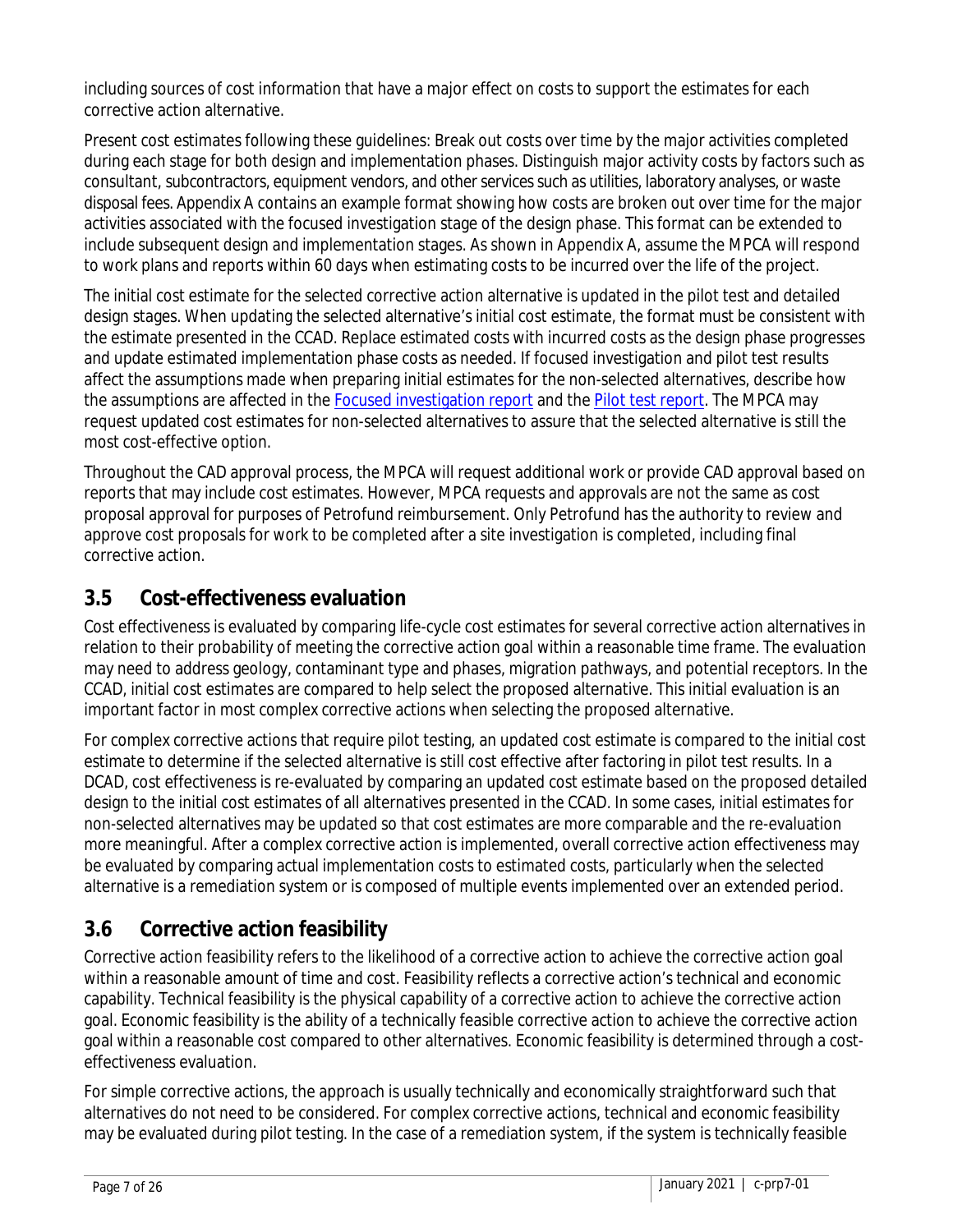but not economically feasible, then the system is not feasible. It is acceptable to come to a conclusion that a fullscale system is not feasible after pilot testing or during the detailed design stage.

### **3.7 Conceptual site model update**

Evaluate the most recent investigation and monitoring data to determine if they are consistent with the current conceptual site model (CSM) and whether they affect the need for the proposed corrective action or alter the corrective action goal or objectives. Contact the MPCA to discuss any changes to the CSM prior to preparing a CAD report. The CAD reports require an updated CSM that integrates all investigation data as it relates to current site conditions. The updated CSM provides the basis for defining the high-risk condition and identifying corrective action objectives that will be used to evaluate progress toward meeting the corrective action goal and achieving site closure. Update the CSM as necessary to include newly acquired data, such as focused investigation or recent groundwater monitoring results, and to reflect any modifications to the understanding of the site, including evidence for natural attenuation. The level of detail required for the CSM depends upon the complexity of the site conditions, the risk scenario, the corrective action being proposed, and the corrective action objectives. See Soil and groundwater assessments [performed during site investigations](https://www.pca.state.mn.us/sites/default/files/c-prp4-01.pdf) for more information regarding the CSM purpose and requirements.

### **3.8 Conceptual corrective action design stage**

The [Conceptual corrective action design \(CCAD\) report](https://www.pca.state.mn.us/sites/default/files/c-prp7-02.dot) has two main purposes:

- 1. To document the corrective action scope and goal; and
- 2. To provide measurable corrective action objectives.

The corrective action scope and goal must be applicable to the high-risk condition, site conditions, and corrective action method's capabilities and limitations. The corrective action objectives must be measurable so that progress and completion can be evaluated.

When assessing the corrective action approach at this stage, consider only those corrective action alternatives thought to have a high probability of accomplishing the goal within a reasonable amount of time. In some cases, it may be obvious what corrective action is needed and alternatives do not need to be considered.

CCAD responses should be concise, requiring only a paragraph or two of text in most cases. In the case of a simple corrective action, provide sufficient detail for the MPCA to approve implementation. Depending on the type of proposed corrective action, the MPCA will respond to a CCAD with CAD approval (for simple corrective actions), CCAD modification requirements, or a request for more work. For complex corrective actions, the MPCA will request more work such as a focused investigation, pilot test, or preparation of a DCAD.

When a remediation system is proposed in the CCAD, basic information about the proposed system is required, which will require more time and consideration than a simple corrective action at this stage. The conceptual design presented in the CCAD provides criteria for evaluating system feasibility with respect to other alternatives considered in the cost-effectiveness evaluation and to accomplishing the corrective action goal within a reasonable amount of time and cost. A focused investigation or pilot test may result in modification or abandonment of the conceptual design, which will require re-evaluation of system feasibility in subsequent design stages.

### **3.9 Technical lead**

For complex corrective actions, the technical lead will be responsible for the oversight of the design and implementation of the proposed corrective action, including CCAD preparation and preparation of all subsequent corrective action design and implementation reports. The technical lead should be knowledgeable of the CSM and have experience with the specific type of complex corrective action being proposed.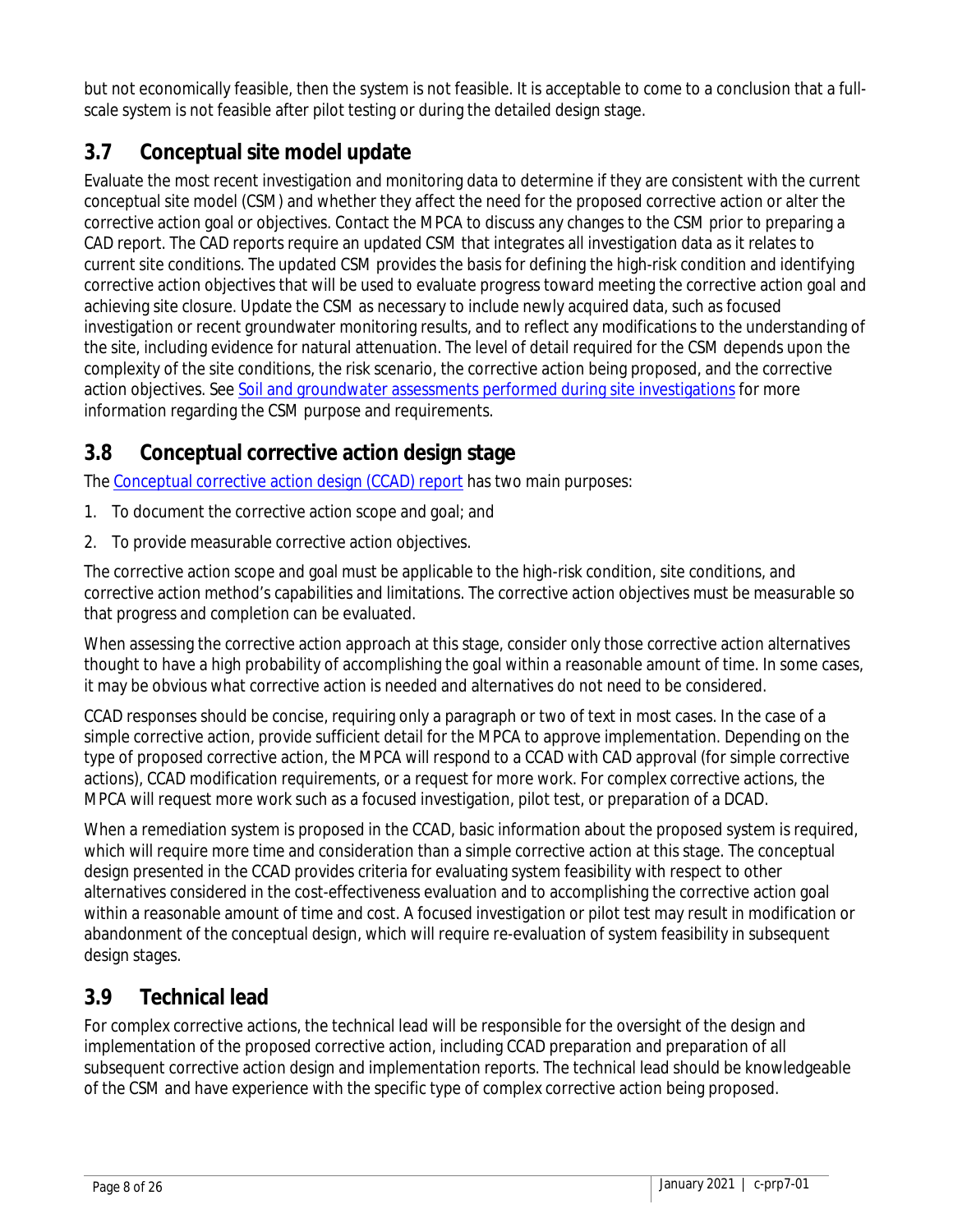### **3.10 Remediation strategy**

The remediation strategy refers to the subsurface physical, chemical, and biological processes that a selected remediation technology is trying to influence and how those processes are used in a planned manner to remove or treat contaminants in their targeted in situ phases. Typical processes consist of: 1) hydraulic or pneumatic effects, 2) contaminant mass removal or elimination, and 3) enhancement of natural attenuation. The remediation strategy is the basis for the design of a remediation system and for the approach under which it is operated.

Refinement of the remediation strategy may occur throughout the design phase based on data collected through a focused investigation and/or pilot test. For example, following a focused investigation, the remediation strategy can be better defined for addressing a target zone in terms of the interrelated subsurface physical, chemical, and biological processes that the remediation system will employ or affect to improve subsurface conditions and reduce risk. These processes are generally rate-limited and the rates at which some processes occur are dependent on the magnitude and rates of other processes. In other words, a remediation strategy must describe each process the remediation system is designed to control or affect while also describing how all the processes work together synergistically, both concurrently and/or sequentially, over time to accomplish permanent risk reduction. The remediation strategy must also incorporate risk reduction aspects of other complementary corrective actions.

### **3.11 Focused investigation stage**

The initial site investigation for determining the extent and magnitude of contamination often does not yield adequate data to design a complex corrective action. Complex corrective actions require a detailed understanding of site geology, groundwater occurrence and behavior, contaminant migration pathways, subsurface contaminant phase occurrence and behavior, and risk scenario; therefore, a focused investigation may be required before a pilot test can be planned or a DCAD can be prepared. A focused investigation is generally proposed in a CCAD and is intended to collect physical, chemical, and biological data necessary to advance the design of the proposed corrective action and/or support design of a pilot test. A focused investigation is completed in three sequential steps: preparing th[e Focused investigation work plan,](https://www.pca.state.mn.us/sites/default/files/c-prp7-03.dot) completing the investigation, and reporting the results in th[e Focused investigation report.](https://www.pca.state.mn.us/sites/default/files/c-prp7-04.dot)

A focused investigation may focus on one or multiple aspects of the conceptual site model, such as delineating the target zone (see Section 3.12) or collecting soil samples for determining the suitability of in situ chemical oxidation. There are a variety of methods such as standard sampling and analysis, geophysical, and bench-scale testing that can be used to supplement and enhance the initial site investigation for the purpose of corrective action design. The key requirement is that the method employed provides the necessary information to continue detailed design of the proposed corrective action.

A focused investigation is often necessary to provide a detailed understanding of one or more of the four subsurface petroleum contaminant phases (non-aqueous, aqueous, vapor, adsorbed). Of the four phases, it is usually most important to understand the three-dimensional occurrence and behavior of the LNAPL. Targeting the LNAPL body is necessary when permanent risk reduction via source remediation is a corrective action goal. The spatial distribution of LNAPL is often complex, especially if heterogeneous lithology, soil structure, or stratigraphy is present. Therefore, it is important to have a detailed understanding of the geology relative to the targeted contaminant phase. This knowledge is critical for the design and construction of remediation system extraction, injection, or monitoring points to focus remediation efforts and quickly reduce COC concentrations specific to the LNAPL body. Moreover, in some complex settings, each remediation well must be designed and constructed so as to be adaptive to location-specific data integrated with an overall conceptual site model rather than designing an entire remediation well field with a singular, one-size-fits-all approach. If the objective of the focused investigation is to refine understanding of occurrence and distribution of selected contaminant phases, then describe and map these phases and illustrate them in cross sections to show three-dimensional distribution.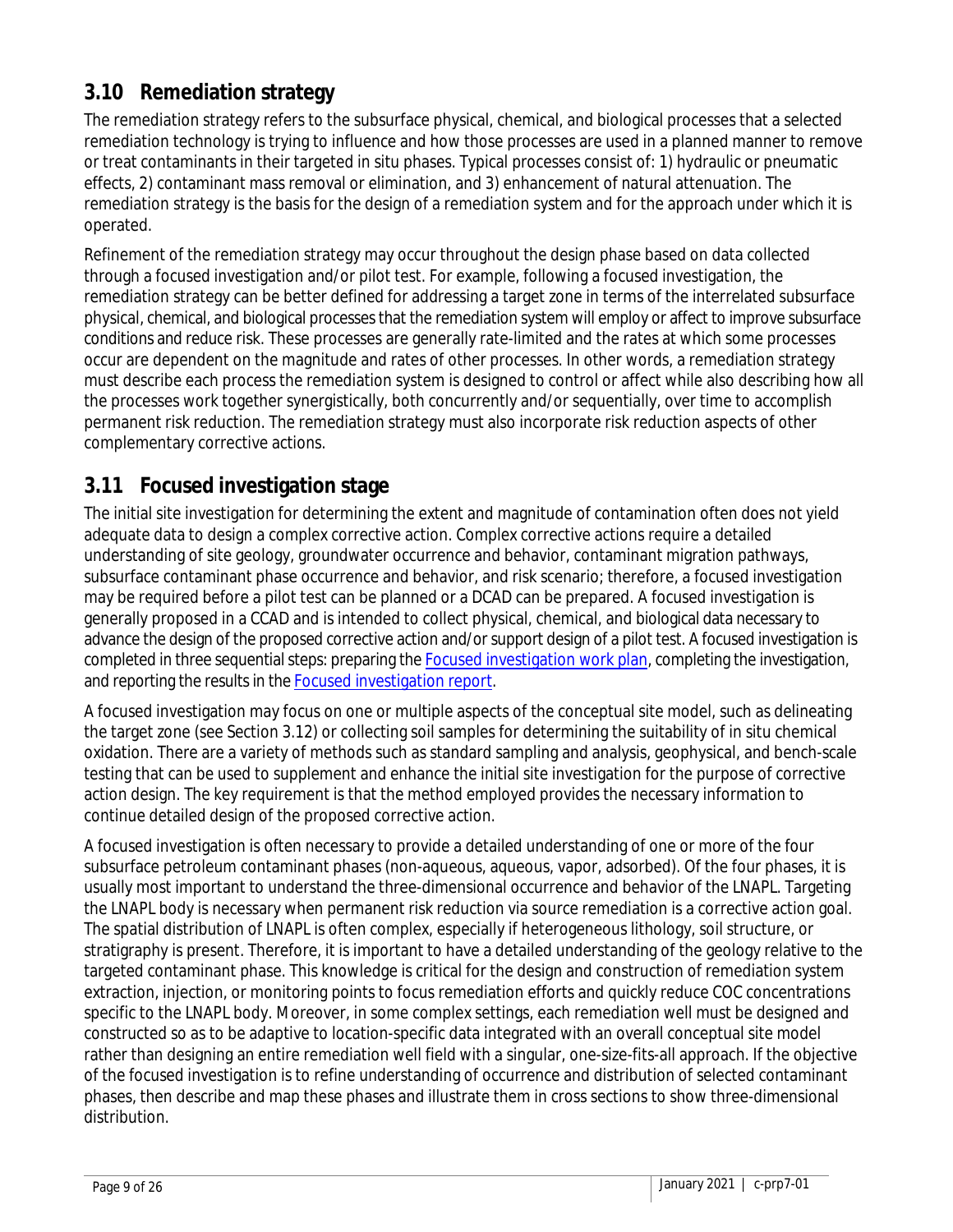In Appendix B, examples of two common geophysical methods are provided to demonstrate their applicability and requirements when used for a focused investigation as well as to describe how the results are presented to advance the design of a complex corrective action. These two methods are not required at every site nor are they the only methods available; however, the concepts presented in the appendix can be applied to other focused investigation methods in terms of data evaluation and presentation.

### **3.12 Target zone**

The target zone refers to the targeted contaminant phase that remediation efforts are focused on with respect to its spatial location and geologic setting. Target-zone identification and characterization is usually completed through a focused investigation, with the primary products being detailed maps and cross sections showing the geometry, geology, and hydrogeology of the target zone. The chosen remediation technology must be able to control the intended subsurface processes for remediating the target zone. Physical access to the target zone can have profound feasibility implications for any chosen technology, including source-area excavation and in situ remediation; therefore, consideration of the target zone and corrective action alternatives occurs during the conceptual design stage to identify any deficiencies in the conceptual site model that need to be addressed to advance the design of the proposed corrective action.

In addition to identifying the spatial location of the targeted contaminant phase, target-zone characterization will include a description of the geology and hydrogeology within and immediately surrounding the target zone relevant to the remediation strategy. Maps and cross-sections will be used to show the geometry of the targeted contaminant phase superimposed with the geology and hydrogeology across the target zone. Targetzone geology refers to the subsurface conditions including lithology; lithologic structure; stratigraphy; geologic structure; facies changes; and as applicable, the hydraulic and pneumatic properties of different stratigraphic units. Target-zone hydrogeology refers to the site hydrogeology, including groundwater occurrence; hydraulically confined or unconfined conditions; minimum, maximum, and average groundwater depths and elevations; fluctuation patterns; flow directions; and background chemistry.

Remediation systems must focus on a well-defined target zone. During the design phase, describe the target zone in terms of the targeted contaminant phase's relevant physical (e.g., LNAPL density and viscosity) and chemical (e.g., LNAPL composition in terms of COCs) properties. If relevant to the remediation strategy, describe evidence regarding natural attenuation of the COCs, including COC partitioning rates out of the LNAPL under prevailing environmental conditions. If aqueous-phase COC biodegradation is relevant to the remediation strategy, describe the aerobic and anaerobic biodegradation zones.

### **3.13 Pilot test stage**

For complex corrective actions, additional design stages are usually required, in part, to evaluate technical feasibility, such as pilot testing of an in situ remediation technology. A pilot test is completed to determine if a proposed technology will be technically feasible and, if so, determine whether it will be economically feasible when implemented on a full scale. The following discussion focuses on remediation system pilot testing, but the concepts presented here can be applied to other remediation technologies.

As one of the overall remediation system pilot test objectives, a technical feasibility evaluation focuses on three questions:

- 1. Does the technology correctly address the target zone?
- 2. Will the technology be able to achieve the intended subsurface response across the target zone?
- 3. Can the technology handle, and if necessary, treat recovered wastes to meet any disposal, emission, or discharge limitations and full-scale system efficiency goals?

In the [Pilot test work plan,](https://www.pca.state.mn.us/sites/default/files/c-prp7-05.dot) consultants must describe the criteria that will be used to determine if the technology is technically feasible once, the pilot test is completed. If more than one technology is to be tested, criteria must be described for each. Technical feasibility criteria may be general or specific and can be of a pass or fail nature depending on the technology, operation strategy, and site-specific circumstances.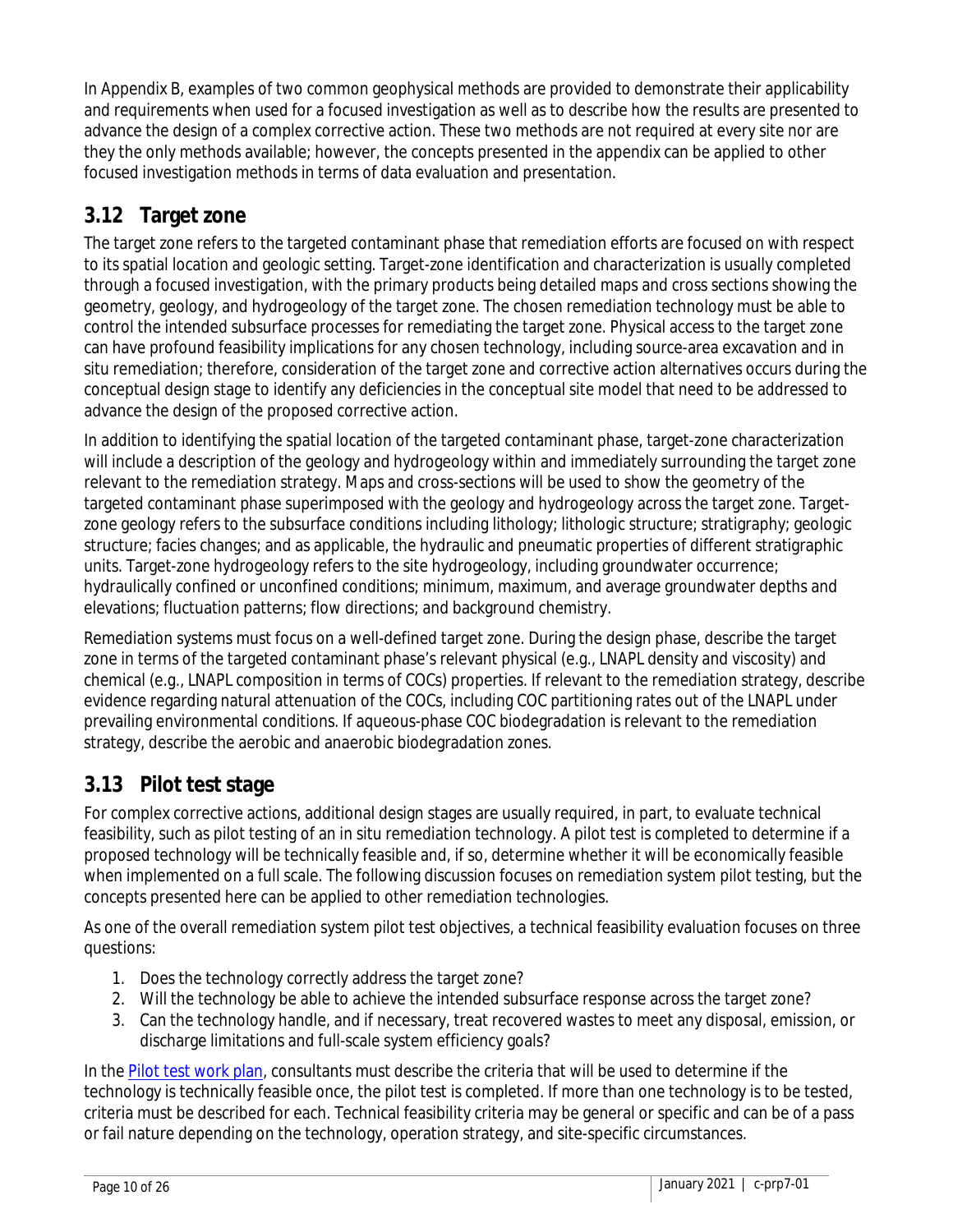Subsurface response criteria are technology dependent but typically include physical responses such as pneumatic or hydraulic effects and contaminant mass removal rates. For example, one of the subsurface response criteria for soil vapor extraction (SVE) could simply be that subsurface airflow is induced in the target zone. However, if access to the target zone is limited due to surface obstructions such as a building or a road, the subsurface response criterion could be that subsurface airflow is induced at a distance of 40 feet from an extraction point. An example of a subsurface response criterion for a vacuum-enhanced extraction strategy is to dewater below the base of the LNAPL body.

Waste stream criteria may encompass handling, disposal, and treatment. The criteria must take into account expected full-scale system waste volumes, contaminant concentrations, and limitations. For example, if wastewater discharge from the full-scale system will be subject to National Pollutant Discharge Elimination System permit requirements, evaluate the ability of the treatment technology to meet these requirements during the pilot test.

Evaluating technical feasibility is an exercise in confirming the validity of assumptions used when completing the CCAD. It is important to distinguish fatal flaws from minor flaws that can be accommodated in the final design. If the pilot test does not demonstrate technical feasibility, alternative corrective action approaches must be considered.

For a system to be technically feasible, the pilot test needs to demonstrate capability in influencing the intended subsurface processes for remediating the target zone. These processes are primarily physical and chemical, but they may also be biological, and are measured over distance and time during a pilot test in terms of the induced subsurface response. The subsurface response can be expected to decrease with increasing distance from a remediation point while stabilizing at a given monitoring point over time under prevailing operating conditions. If the system will generate wastes, additional data must be collected to evaluate technical feasibility of waste treatment.

A pilot test is completed in three sequential steps: preparing the [Pilot test work plan,](https://www.pca.state.mn.us/sites/default/files/c-prp7-05.dot) completing the test, and reporting the results in the [Pilot test report.](https://www.pca.state.mn.us/sites/default/files/c-prp7-06.dot) Evaluate major technological assumptions identified in the CCAD during the pilot test. Conduct the pilot test with equipment and in a configuration and location consistent with that envisioned for the full-scale system. Pilot testing is usually conducted over three distinct periods: presystem operation, system operation, and post-system operation, referred to as baseline, system operation, and rebound, respectively. Baseline and rebound monitoring are used to evaluate the extent and magnitude of changes due to controlled and documented operation of the system versus changes due to natural or other background conditions.

During the system operation period, the test may be completed in stages if a combination of technologies is proposed or a given technology needs to be tested in more than one configuration or location. For example, testing SVE in combination with air sparging (AS) can consist of at least two stages, whereby SVE is first independently tested followed by an independent AS test. Operating the SVE and AS systems concurrently would constitute another stage. Varying topography, varying contaminant-phase geometry or characteristics, geologic heterogeneity, physical accessibility, or the need to measure pneumatic or hydraulic interferences between wells may require testing the technology in more than one location or using multiple wells set at different depths, alone or in combination. Any major equipment or well reconfiguration is considered a separate stage of a pilot test.

In addition to multiple stages, an individual stage may be completed in steps. Typically, a step test consists of incrementally adjusting a selected variable, often flow rate, in a step-up or step-down sequence with a minimum of three incremental adjustments. A step test is conducted during a given pilot test stage, so the system configuration must not be modified during a step test. For some technologies, a step test is conducted in order to select equipment such as pumps, compressors, and blowers.

The duration of individual stages and steps is based on collecting operation-monitoring data. Data need to be collected and evaluated for each stage and step. Stage and step durations are generally dependent on the specific technology and often are based on stabilization of subsurface responses and specific operation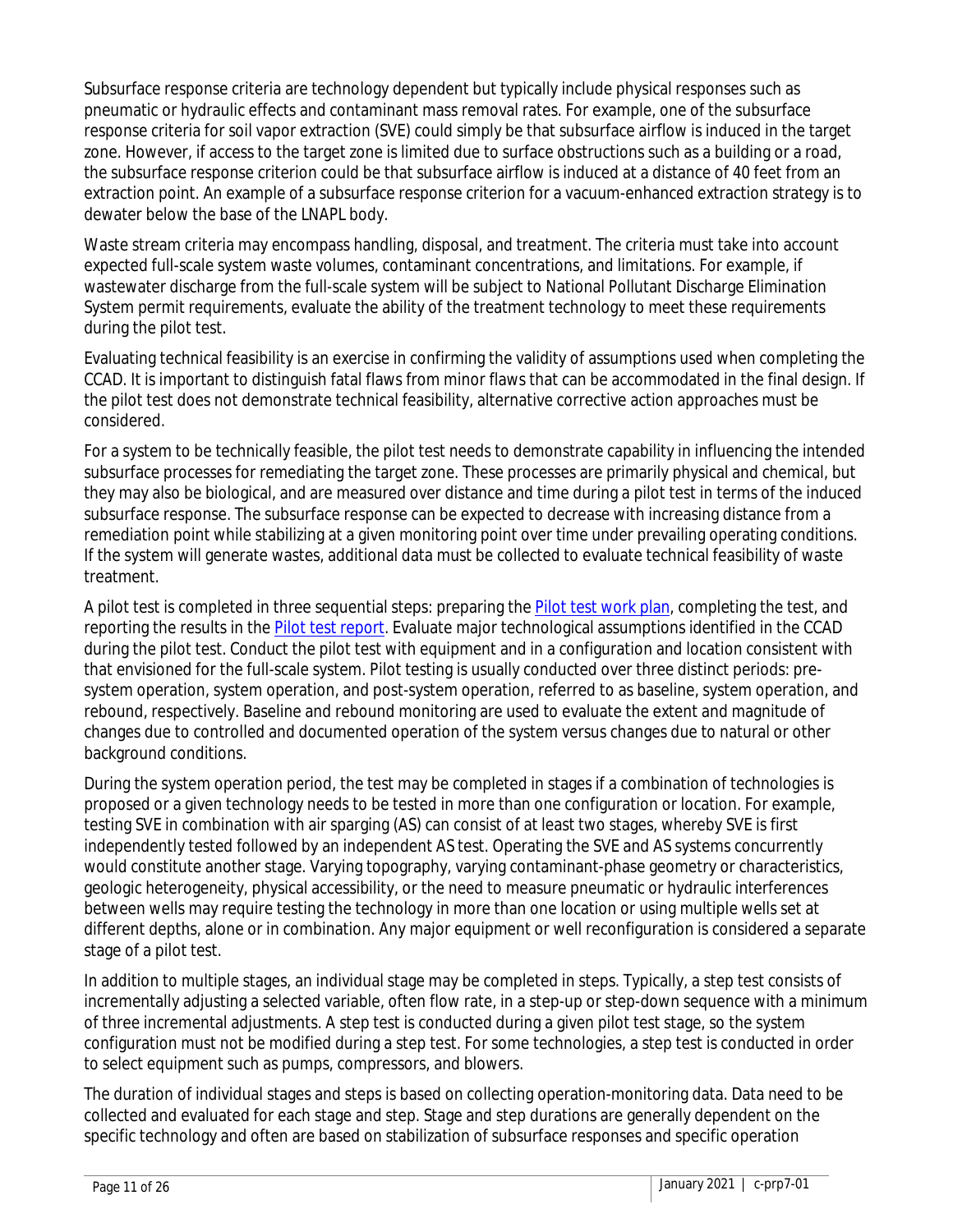monitoring parameters or upon achieving a predetermined measurable parameter. See Section 3.22 for more information regarding operation-monitoring data.

Not including collection of baseline and rebound monitoring data, the total duration of a pilot test generally is no longer than three days. Do not operate the pilot test beyond that which is necessary to determine feasibility. Conduct the pilot test with system equipment mobilized to the site for the duration of the pilot test. After the pilot test, the equipment is usually demobilized.

If pilot test data demonstrate technical feasibility, the data are used to verify or update the assumptions used for the conceptual design presented in the CCAD. Pilot test data will be used to extrapolate and/or support fullscale design parameters such as radius of influence, equipment specifications, and waste treatment options. Pilot test data also will be used to refine the operation strategy and estimate the amount of time needed to achieve measurable performance objectives, including remediation endpoints.

### **3.14 Detailed corrective action design stage**

A DCAD is required for approval of a complex corrective action. The DCAD describes how a final corrective action will be implemented. The type of corrective action will determine which DCAD report will be used. For remediation systems and other in situ remediation technologies, th[e Remediation system detailed corrective](https://www.pca.state.mn.us/sites/default/files/c-prp7-07a.dot)  action design [\(SDCAD\) report](https://www.pca.state.mn.us/sites/default/files/c-prp7-07a.dot) is completed. For source-area excavations, the [Excavation detailed corrective](https://www.pca.state.mn.us/sites/default/files/c-prp7-07b.dot)  action design [\(EDCAD\) report](https://www.pca.state.mn.us/sites/default/files/c-prp7-07b.dot) is completed. In limited cases, site-specific DCAD requirements may be necessary if neither the SDCAD nor the EDCAD is suitable, as determined by the MPCA.

Many final corrective actions have complementary corrective actions, such as limited soil excavation, water supply well replacement, engineered and institutional controls, or ongoing interim corrective action. Describe in the DCAD all complementary corrective actions so that their complementary risk reduction elements can be appropriately integrated into the remediation strategy and the system operation strategy, if applicable. DCAD approval of a final corrective action will encompass approval of any complementary corrective actions.

#### **3.14.1 Remediation system detailed corrective action design**

The objectives of the SDCAD are to provide an outline of the full-scale remediation system design relative to the remediation strategy and the achievement of measurable performance objectives. Focused investigation and/or pilot test results are summarized in the SDCAD to confirm that feasibility has been carefully considered and to confirm what primary site- and technology-specific criteria have been used to complete the full-scale design. The SDCAD is not meant to be used as a document for soliciting bids from vendors and contractors.

The SDCAD is organized to provide an updated description of site conditions followed by descriptions of the remediation system equipment, how the equipment will be operated, how equipment and site conditions will be monitored during system operation, and an updated life-cycle cost estimate. The basic description of the remediation system should identify the general type of remediation system with a brief description of its basic design elements such as the type and number of remediation points, type of major equipment, and the waste types that will be generated during system operation. If multiple remediation systems are proposed to be used in combination to implement the remediation strategy, each system and associated remediation and monitoring points must be described separately in the SDCAD but integrated under one operation strategy.

Although the SDCAD is intended for describing an automated remediation system, it can be adapted for other stand-alone in situ remediation technologies such as oxidant, surfactant, or nutrient injection. The report also can be adapted for interim corrective actions.

#### **3.14.2 Excavation detailed corrective action design**

Excavation of a subsurface LNAPL body is considered a complex corrective action and, therefore, sequential steps are generally required, including a CCAD and a focused investigation. Once the focused investigation is completed, an EDCAD is prepared. The EDCAD is organized to provide an updated description of site conditions, followed by a description of the purpose and goals of the correction action and the activities to be undertaken. Additional discussion of excavation of an LNAPL body can be found in Excavation of petroleum-contaminated [soil and tank removal sampling.](https://www.pca.state.mn.us/sites/default/files/c-prp3-01.pdf)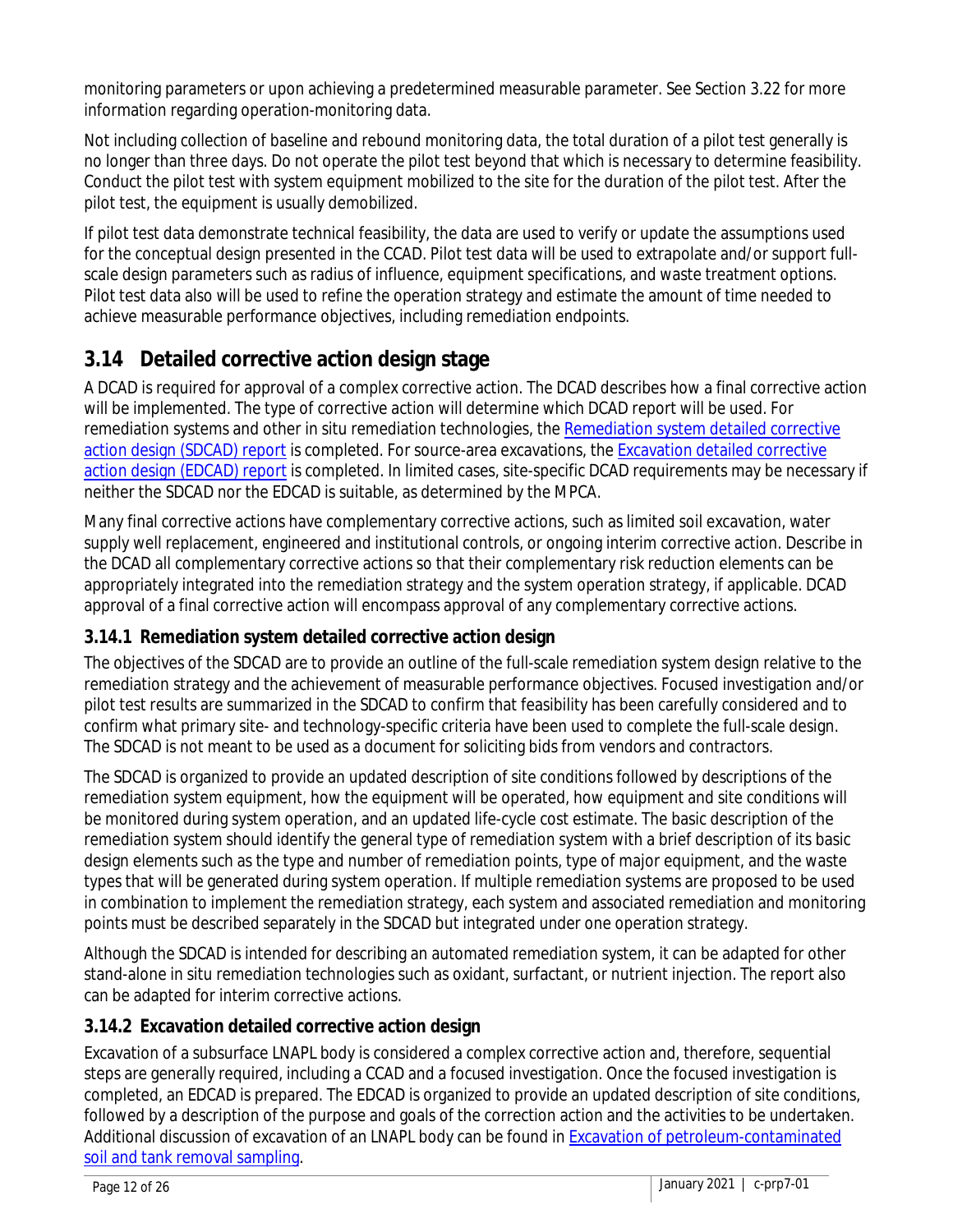### **3.15 Remediation and monitoring points**

Remediation points include subsurface structures such as wells, sumps, or trenches used to focus remediation efforts such as extraction, injection, and induction directly on the target zone. Remediation points are usually connected to other system equipment. As such, the design and construction of remediation points are critical components of a remediation system.

Monitoring points include subsurface structures such as groundwater monitoring wells or soil vapor monitoring points used to monitor a remediation system's effects on subsurface conditions such as fluid levels, pressures, and COC concentrations at various distances from the remediation points. They provide important data for evaluating system effectiveness, including key measurable objectives. Their use must be integrated into the operation strategy. Remediation system designs must include a sufficient number of strategically located and constructed monitoring points both inside and outside the target zone so that the spatial distribution and the magnitude of the physical, chemical, and biological effects of remediation can be adequately monitored. Monitoring points usually are not connected to the remediation system. Inactive remediation points are sometimes used as monitoring points on a limited basis; this situational usage must be explained. Under some remediation strategies, remediation or monitoring points may be located within structures such as basements or utilities. Most remediation system designs will require additional monitoring points beyond existing monitoring points.

Remediation and monitoring points must be designed based on the remediation strategy and spatially-specific criteria such as target-zone geometry, geology, and hydrogeology. In complex geologic settings, stratigraphy can be important for determining proper remediation point-screen settings, for example, to focus extraction, injection, or data collection on a specific stratigraphic unit or avoid short-circuiting. Collection and observation of soil samples or other methods to obtain geologic and contamination information are needed when installing remediation points at sites with complex geology. In this case, actual screen intervals may need to be determined in the field.

Full-scale system use of existing remediation points, such as pilot test wells and monitoring points and typical groundwater monitoring wells, must be carefully considered since they were likely installed without knowledge of full-scale system design criteria. What at first appears to be a simple question of economics may not turn out that way if the points cannot adequately perform their intended remediation-related purpose.

Some remediation systems require access to the in-well environment while the system is operating to measure physical and chemical parameters that cannot be directly obtained by measuring system processes between the intake and discharge points. For example, it is often necessary to measure water levels in an active groundwater pumping well or active soil vapor extraction point. Show access portals and associated appurtenances on remediation point construction diagrams.

#### **3.15.1 Remediation and monitoring point construction diagrams**

Detailed construction diagrams are required for each existing and proposed remediation and monitoring point in several reports, beginning in the conceptual design phase and continuing through the detailed design phase. In addition, a remediation and monitoring point construction summary table is requested in the same reports to summarize construction details. The construction details shown in the summary table must be consistent with those shown on respective construction diagrams. Construction diagrams must conform to the following standards and requirements:

- Scale all diagrams using a common scale
- Update diagrams for existing points as needed to show proposed modifications such as installing remediation-related equipment
- Include the following constructions details on each diagram: a unique identifier (RW1, SVE2, etc.), Minnesota Department of Health unique number, installation date, drilling method, borehole dimensions, screen and riser material and dimensions, screen type, screen interval, screen slot size, sand pack interval, sand pack gradation, annular seal, surface completion, and elevation measurement points
- Show all remediation-related down-hole equipment, including pumps, floats, sensors, and drop tubes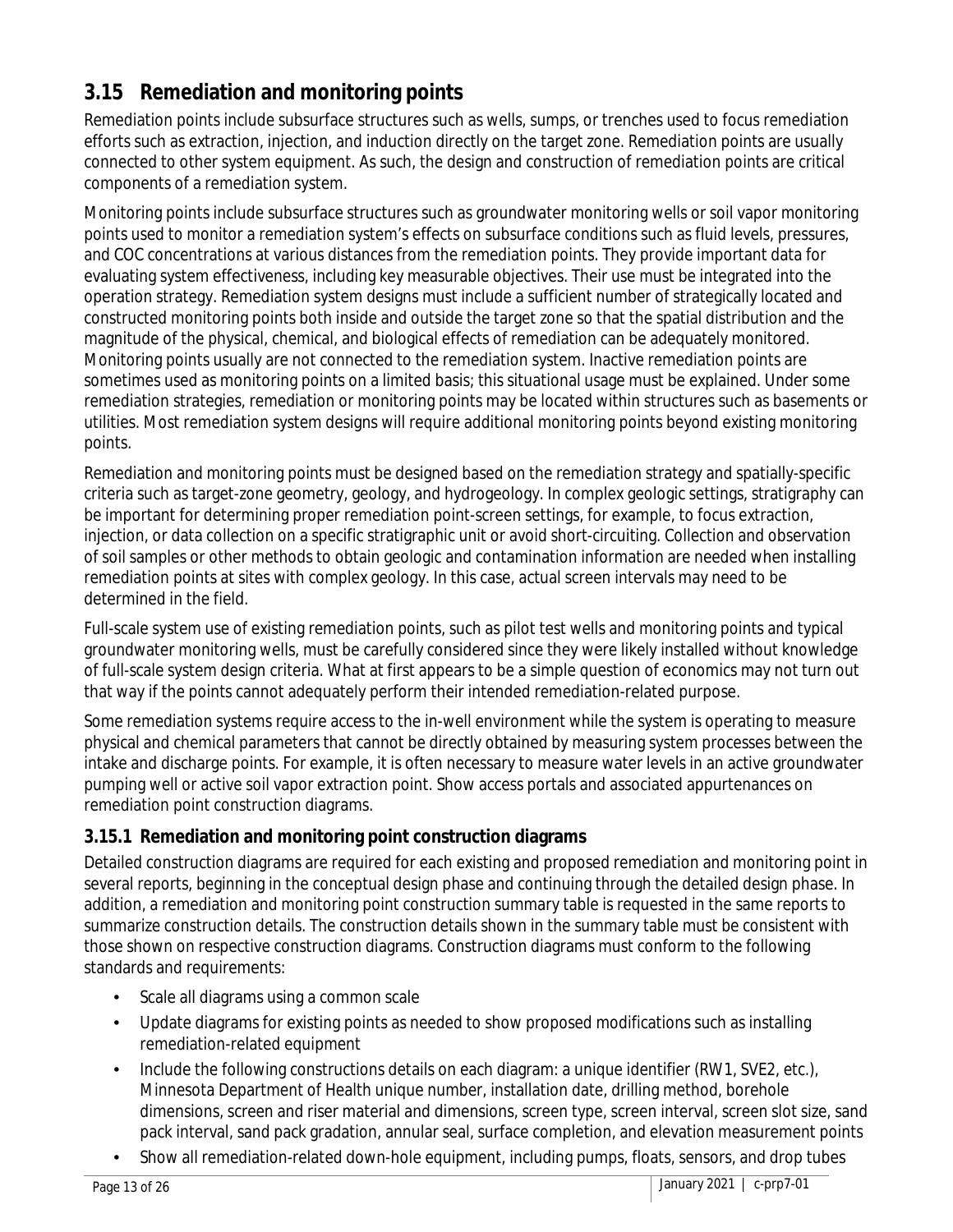- Show all remediation-related appurtenances located at the wellhead, including wellhead sealing apparatuses, valves, gauges, access portals, and other instrumentation and control mechanisms
- Show the layout of remediation point connections to conveyance piping or manifolds

### **3.16 System equipment, process flow, and system controls**

System equipment includes all equipment extending from the extraction point to the point of recovery or discharge, or in the case of injection, all equipment connected to the injection point. System equipment includes all major equipment such as pumps, compressors, blowers, separators, tanks, and treatment units. In addition, wellhead and down-hole equipment such as pumps, floats, sensors, controls, and drop tubes are considered system equipment.

Process flow refers to the transfer of materials such as gases, liquids, solids, and energy (e.g., for soil heating technologies) through the system equipment from intake to discharge points. Process flow includes all points of intake, filtration, separation, dilution, storage, treatment, modification, addition, and discharge. Along the pathway, instruments are used to measure process flow and controls are used to manage process flow.

System controls are the devices used to control equipment processes and flow. Controls can take many forms and functions depending on the type of remediation system and the operation strategy. Control devices may include valves, regulators, drives, switches, timers, solenoids, sensors, pump intakes, and extraction point drop tubes, used individually or in combination. Controls may be located within or at the wellhead of a remediation point or along conveyance lines, manifolds, or on other equipment. Most automated remediation systems have both manual and automated controls. Manual controls include LNAPL skimmer intake depth, dilution valves, or remediation point drop tube depths. Automated controls include on/off floats, timer-controlled solenoid valves, or equipment shut-off sensors. Some controls may be used to modify remediation system configuration such as manifold valves used to control well-field configuration.

The culmination of equipment, flow, and controls is illustrated in a process and instrumentation diagram (P&ID), which depicts the configuration of the proposed or as-built remediation system equipment and how it is structured to convey materials from intake through discharge. The P&ID also shows the locations of system control devices, dedicated instruments, and access portals where processes and materials will be controlled, measured, and sampled. Label each piece of equipment, instrument, control device, monitoring location, and sampling point with a unique identifier to reference specific operation monitoring locations in data tables and to prevent confusion if there is more than one piece of similar equipment.

Process flow data can be used to indirectly measure subsurface responses induced by system operation, which in turn can be used to evaluate system effectiveness. For example, because in situ measurement of subsurface airflow can be difficult and problematic, it is usually measured ex situ as a component of process flow. If the system extracts air from the subsurface, an airflow meter positioned upstream of the blower and before any dilution or pressure relief valves will measure extracted subsurface airflow. This measurement, in combination with monitoring point vacuum measurements, can be used to infer subsurface airflow distribution.

#### **3.16.1 Measuring and reporting volumetric airflow rates**

The volume of air expands and contracts as temperature and pressure vary, while its mass remains unchanged; therefore, volumetric airflow rates measured under different temperatures and pressures are not comparable in terms of mass balance. To compensate, convert all volumetric airflow measurements to PRP's standard temperature and pressure conditions to yield flow rates in standard cubic feet per minute. This requires collecting concurrent and proximal temperature and pressure measurements. PRP's standard temperature and pressure conditions are defined in [Air emission controls](https://www.pca.state.mn.us/sites/default/files/c-prp7-09a.pdf) and are the same conditions laboratories are required to use when converting analytical results from parts per million volume (ppmv) to mass per unit volume (μg/m<sup>3</sup>). Volumetric airflow rates and analytical results must be based on the same conditions to calculate accurate contaminant mass removal rates and for accurate air emissions risk assessment.

For SVE systems, including those used in a dual-phase extraction configuration, collect airflow measurements at the following locations: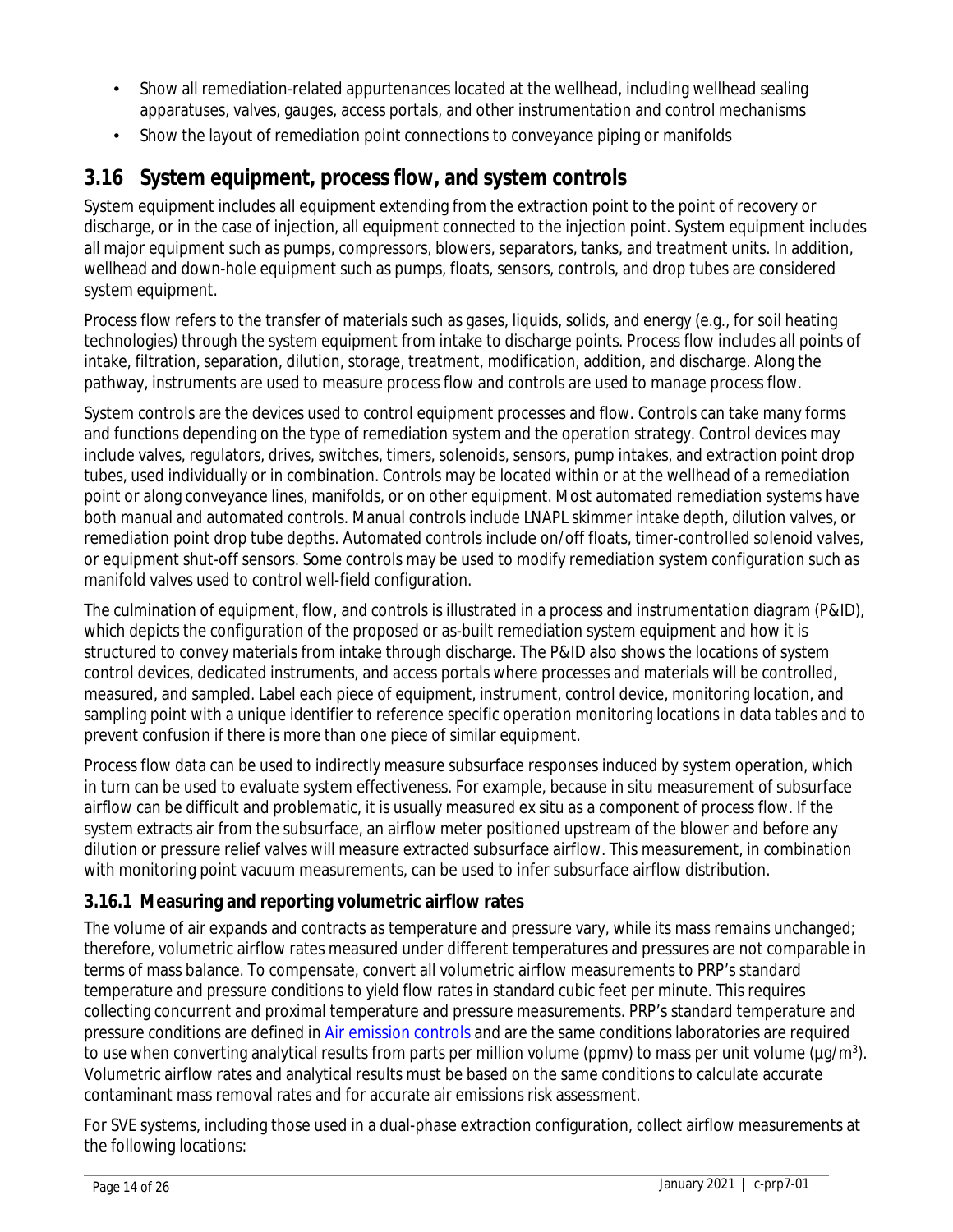- Along the conveyance lines from each active SVE remediation point to confirm that subsurface air is being removed from all active remediation points as intended and to measure the total volume of air extracted from the subsurface
- Downstream of the blower prior to atmospheric discharge or an air treatment unit in order to collect flow data that along with COC concentration data will be used for air emissions risk assessment and vapor phase contaminant removal calculations
- If applicable, upstream of the blower before any dilution or pressure relief valves, which along with a downstream measurement, will allow calculating dilution air volumes

For multiphase extraction systems (MPE), collect airflow measurements upstream of the blower and any dilution or pressure relief valves, but downstream of the vapor/liquid separator, to measure the total volume of air extracted from the subsurface. Airflow measurements do not need to be collected at each conveyance line.

If applicable for either SVE or MPE systems, identify dilution or pressure relief valves located upstream of the airflow measurement location, including those located at extraction point wellheads, and discuss their use relative to accurately measuring the volume of air extracted from the subsurface.

For AS systems, collect injected airflow measurements at each active air sparge point; this is especially important if there are multiple active air sparge points manifolded together so as to confirm that air is being injected at all active points as intended.

The need and methods for collecting airflow measurements at passive air induction wells, sometimes used to allow an extraction system to induct atmospheric air into the subsurface, or passive pressure relief wells, sometimes used instead of SVE during AS, will be determined on a case-by-case basis. It is not necessary to measure airflow from water treatment systems such as air strippers since the air emissions risk assessment calculations use water flow volumes.

Note that some airflow meters are calibrated at the factory for specific conditions, including the pressure and temperature of the air being measured. Calibrated conditions, though, may not coincide with operating conditions or PRP's standardized conditions. If operating conditions do not match calibrated conditions, the measured flow rates need to be corrected to generate flow rates for calibrated conditions. Contact the equipment supplier or manufacturer to obtain the correction equations if not provided in the instrument manual. Subsequently, if calibrated conditions do not match PRP standard conditions, the corrected airflow rates need to be converted to PRP standard conditions.

### **3.17 Process material chemistry**

Process material chemistry refers to the monitoring or sampling of process flow materials (e.g., groundwater, air) from locations between intake and discharge points and, if necessary, from remediation points. Measurement of process material samples may be performed in the field and/or by off-site laboratory analysis. This includes process material monitoring and sampling to comply with waste disposal requirements and to use in mass balance calculations. This does not include chemistry data collected at monitoring points, which is included as a part of operation monitoring.

### **3.18 Waste generation, handling, and disposal**

The system operator should anticipate all the waste streams that will be generated and the regulatory conditions under which the wastes must be handled and disposed of. Waste handling is the process by which contaminated material is captured, collected, separated, conveyed, stored, treated, measured, monitored, and/or sampled prior to on- or off-site disposal. Disposal is the culmination of the waste handling process when the waste is directly discharged to the air, water, or land at or near the site or removed and transported from the site for off-site disposal.

Waste generation, handling, and disposal activities are generally subject to permitting or other regulatory requirements, including documentation of disposal activities. Most on or near site water discharges and air emissions from a remediation system are subject to quantity and/or quality limitations, often resulting in the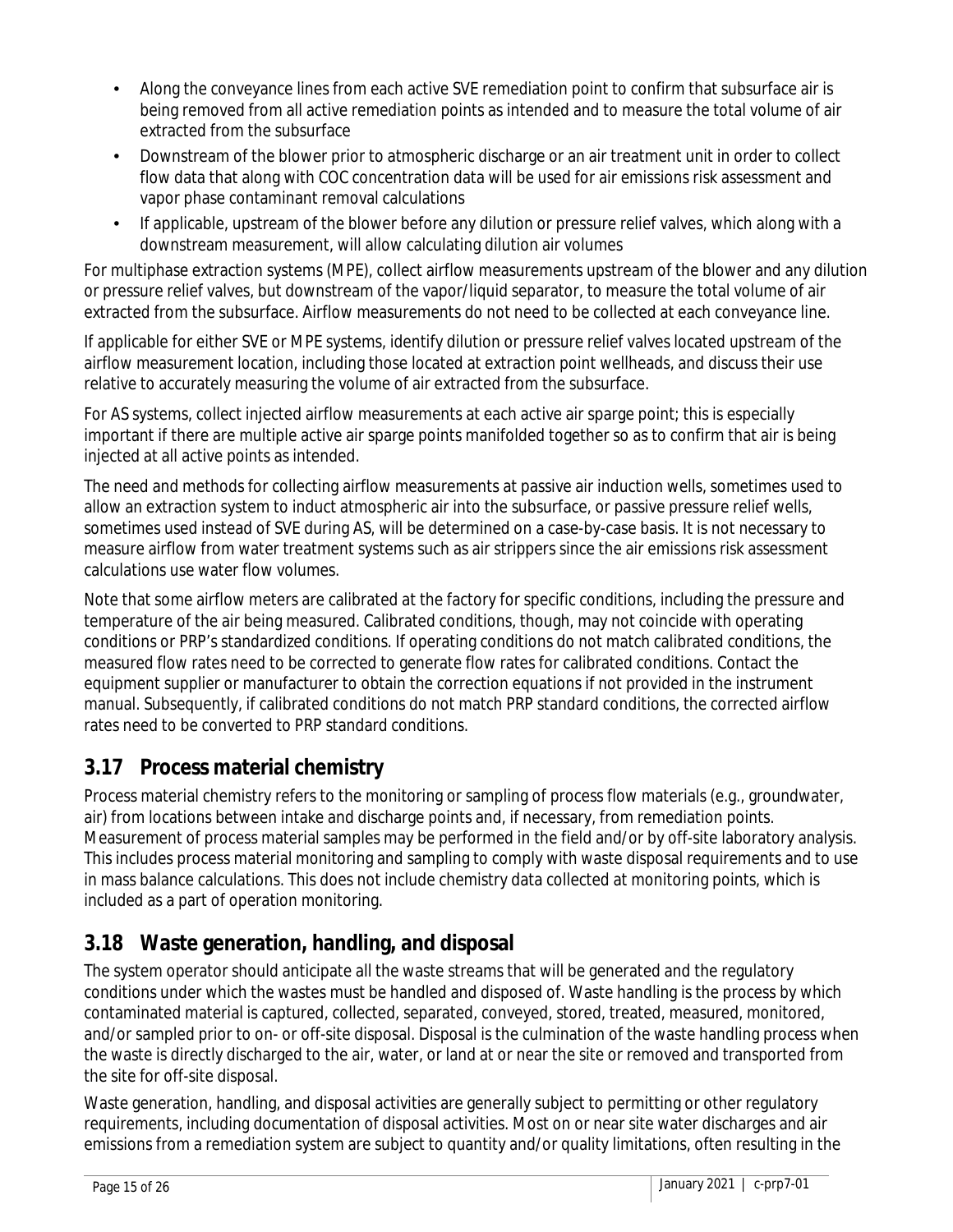need for treatment prior to disposal. Additional information about air emission controls and wastewater treatment is provided in the following guidance documents:

[Air emission controls](https://www.pca.state.mn.us/sites/default/files/c-prp7-09a.pdf)

[Discharging contaminated groundwater](https://www.pca.state.mn.us/sites/default/files/c-prp7-10.pdf)

Waste treatment equipment operation costs often represent a significant portion of overall system costs. These economic considerations along with treatment technology limitations can have a significant effect on the system design and operation strategy. For example, in the case of sustained high LNAPL recovery rates, it is important that the system design includes a large enough storage tank or the operation strategy includes more frequent disposal events to prevent recurrent automated tank full shutdown. The chosen strategy must be based on cost effectiveness. In the case of extremely high initial vapor phase COC concentrations with high flow rates, it may be necessary to initially limit extracted airflow rates even though this results in longer system operation. Alternatively, multiple treatment units may be more cost effective than limiting extraction rates and extending system operation.

### **3.19 System installation activities**

Many installation-related activities include tasks that need to be completed prior to installing a remediation system. Typical installation activities include:

- Acquiring permits, approvals, and variances
- Preparing bid specifications, soliciting and evaluating bids, and contracting
- Ordering equipment
- Obtaining Petrofund pre-approvals
- Making utility arrangements
- Conducting field activities such as installing remediation and monitoring points and other equipment
- Arranging for waste disposal
- Testing installed equipment

If the remediation system involves groundwater pumping, it may be necessary to obtain a water appropriation permit from the Minnesota Department of Natural Resources (DNR). More information about water appropriation permits and links to applicable permit application forms can be found at the DNR's website: [http://www.dnr.state.mn.us/waters/watermgmt\\_section/appropriations/permits.html.](http://www.dnr.state.mn.us/waters/watermgmt_section/appropriations/permits.html)

## **3.20 Operation strategy**

A remediation system is operated under a well-defined operation strategy to meet measurable performance objectives, with progress tracked and action taken through collecting and evaluating operation-monitoring data (Figure 2). The operation strategy is a comprehensive plan that describes how the remediation system equipment will be operated and monitored over time to implement the remediation strategy and to ultimately reach the remediation endpoints when the system can be deactivated. The operation strategy is organized in terms of operation periods that reflect the sequential aspects of the remediation strategy while integrating technology capabilities, regulatory requirements, and practical considerations. The operation strategy must reflect active project management principles, described in Section 3.23.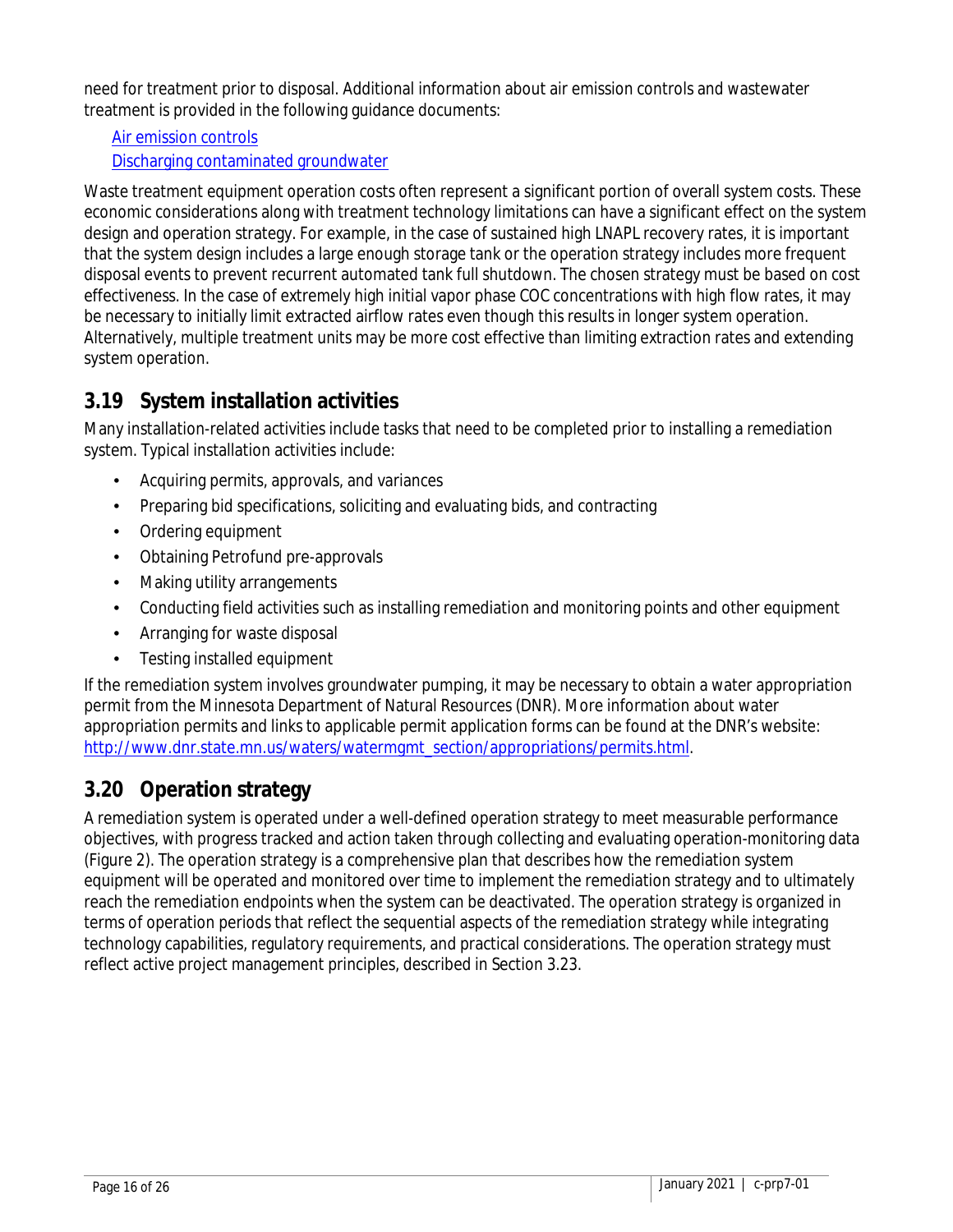**Figure 2. The relationship between the remediation strategy, operation strategy, performance objectives, and operationmonitoring plan**



The simplest operation strategies will have at least two defined operation periods: a short-term start-up period following initial equipment activation and a long-term automated operation period ending with system deactivation. Many operation strategies will be more complex with multiple automated operation periods to reflect complex remediation strategies and/or technology capabilities. For example, some operation strategies will have more than one automated operation period due to major equipment reconfigurations or control adjustments. Examples of major reconfigurations include rearranging active remediation points, adding, or removing waste treatment units. An example of control adjustments is incrementally lowering a multiphase extraction system's extraction drop tubes over time to the point where complete dewatering of the LNAPL body is achieved.

Each operation period is first described in terms of equipment configuration and/or major control settings and the expected duration of the period. Then, each operation period is described in terms of maintaining and monitoring specific operating conditions and subsurface responses. The operation strategy includes a description of monitoring and maintenance site visits, the site visit schedule, and the purpose of the site visits. The purpose for site visits is related to the operation period being discussed, for example, activities associated with startup versus activities associated with long-term automated operation periods. Examples of typical site visit activities completed during a long-term automated operation period include monitoring subsurface response, checking equipment operation, monitoring process flow and materials, conducting preventative maintenance, adjusting controls, and reconfiguring equipment. The operation strategy also includes a description of what and when system operation will be monitored and controlled by remote telemetry, if installed.

The remediation system design may need to incorporate site-specific, artificial, or natural physical conditions that affect the operation strategy. Any site-specific conditions that might affect the operation strategy need to be identified and described. Typical site-specific conditions that may need accommodation by design include limited access to a significant portion of the target zone due to surface obstructions such as buildings or other structures; low permeability surfaces such as asphalt or concrete pavement; artificial subsurface structures such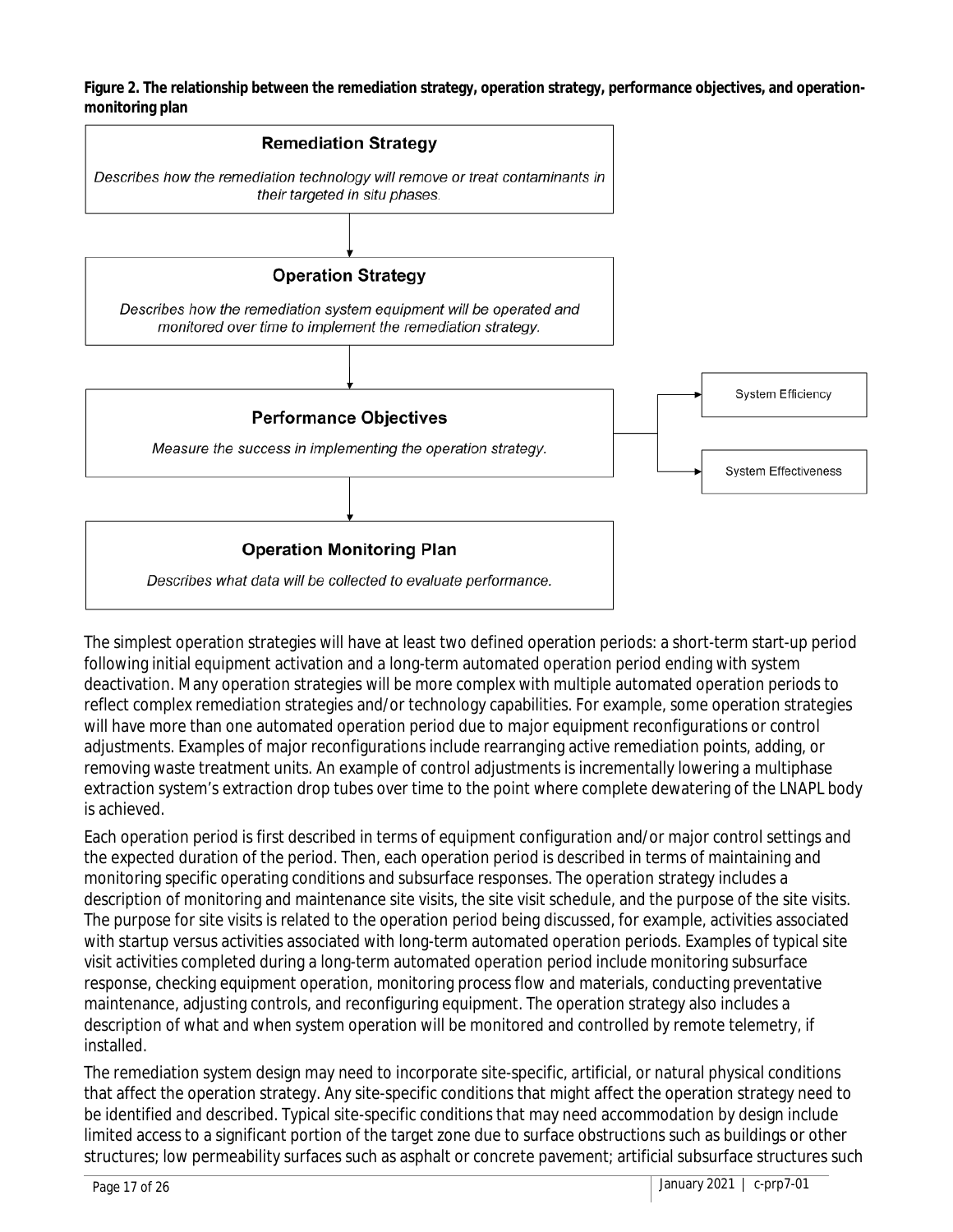as foundations, utilities, or fill areas; or natural variation of geologic conditions. Often, these conditions need to be accommodated due to their effects on air and/or liquid flow paths resulting in physical barriers or shortcircuiting routes.

Because a proposed final corrective action may involve ongoing interim corrective actions, complementary corrective actions, additional site investigation, or site monitoring, the operation strategy discussion must include how these additional actions are integrated into the operation strategy. This includes site monitoring that may not be directly related to system operation monitoring.

Summarize the operation strategy in an operation strategy schedule. This schedule will be carried forward from the SDCAD to the RSOM where it will be used as a baseline for evaluating system effectiveness once the system begins operating.

### **3.21 Performance objectives**

Performance objectives are defined to measure success in implementing the operation strategy. Measurable performance objectives are the key operating conditions and subsurface responses expected during each operation period. There are two general types of measurable performance objectives: system efficiency and system effectiveness.

System efficiency is defined as the percent time the system is fully operational, or the percent uptime. The MPCA expects a 95% or greater system efficiency. Fully operational means all of the equipment, including remediation points, is active and functioning as planned. The amount of time the system is fully operational does not include planned downtime, such as short periods of downtime for routine system maintenance or monitoring. A certain amount of unplanned downtime may be incorporated into the efficiency objective as long as the efficiency objective remains at least 95%. System efficiency objectives are defined for each operation period. Efficiency objectives are usually calculated by dividing the amount of time (hours) the system is expected to be fully operational during a given operation period by the total amount of time in the given operation period.

System effectiveness is defined by compliance objectives and strategic objectives for each operation period. Compliance objectives are based on regulatory requirements, usually for waste disposal. Strategic objectives are based on maintaining and optimizing system processes and the progressive nature of intended subsurface responses envisioned by the remediation strategy.

Compliance objectives are defined by identifying specific regulatory requirements and describing how those requirements will be met, for example, meeting quantity and quality limitations via waste handling, waste disposal monitoring requirements, and reporting schedules.

Strategic objectives are composed of expected operating conditions and subsurface responses. The strategic objectives consider the location or extent, magnitude, and timing of progressive physical and chemical effects on the target zone. Measuring the progression of physical and chemical effects on the target zone provides the basis for responsive system operation as the operation strategy is implemented. As such, defining specific effects expected over time constitutes the most useful measurable objectives and serves as milestones for evaluating system effectiveness and managing system operation. Define strategic objectives for each operation period with accomplishment of key objectives defining the end of a given operation period.

#### **3.21.1 Remediation endpoints**

Remediation endpoints are the final strategic objectives that indicate the system has successfully and fully implemented the remediation strategy in reducing risk to the extent the technology is cost effectively capable. Remediation endpoints are measurable objectives generally consisting of a combination of certain site condition and system performance criteria. As such, a remediation endpoint can be the culmination of a trend or process. Examples of site condition criteria are eliminating LNAPL or reducing aqueous-phase contaminant concentrations to a specified level at specified monitoring points. An example of system performance criterion is achieving an asymptotic contaminant mass removal rate. Upon achieving remediation endpoints, the system can be deactivated and post-shutdown monitoring initiated.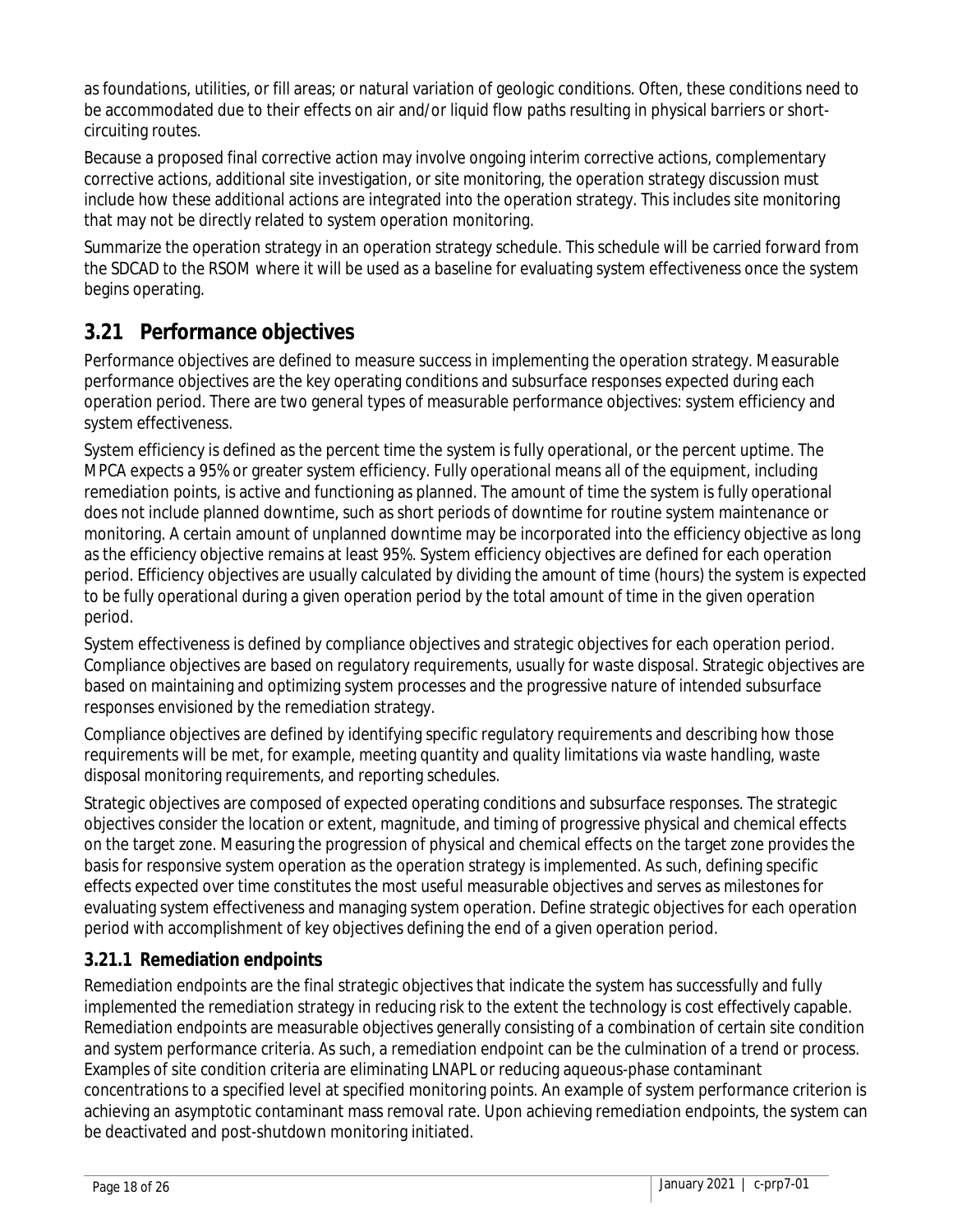### **3.22 Operation monitoring**

Once measurable performance objectives are clearly defined, a detailed operation-monitoring plan can be developed. The monitoring plan outlines the necessary data collected to evaluate performance. A monitoring plan describes how monitoring will be conducted, the data collection locations, the data collection methods and procedures, and the monitoring schedule.

Identify locations by referencing the process and instrumentation diagram (P&ID), remediation/monitoring point construction diagrams, and other applicable diagrams or drawings. Identify plans for using and integrating data acquired by remote telemetry. In addition, clearly identify other site monitoring not directly associated with the system operation-monitoring plan. The schedule for completing site monitoring should not be driven by the system operation monitoring, although it should be completed coincidental with system operation monitoring to the extent possible.

Data tables must indicate the specific location (e.g., dedicated instrument, monitoring port) where data will be collected. Use the unique identifiers provided on the P&ID for this purpose. When requested, populate example tables with example data and calculation results. The example units of measurement must be consistent with those of the measurement instrumentation. Describe all calculations, including unit conversions and those embedded within tables. Present and describe examples of data evaluation methods (e.g., graphs, maps, calculations). The description of example data evaluation methods must include how the methods yield results for evaluating progress toward and achievement of measurable performance objectives during each operation period.

Due to the snapshot nature of operation monitoring, evaluate data in context with the operation status of the system. Generally, subsurface condition monitoring should precede any other system operation monitoring activities. Some types of operation monitoring data, such as some process flow data, cannot be collected if the system is not operating.

System startup or restart and automated long-term operation periods are two typical but different contexts under which operation monitoring data must be evaluated. During long-term automated operation periods, it is important to capture operation-monitoring data under prevailing operating conditions prior to any system maintenance, control adjustment, equipment reconfiguration, repair, and/or restart activities. Therefore, collect operation-monitoring data prior to modifying the system or performing maintenance activities. In the case of an unexpected shutdown, some specific operation monitoring data should be collected as soon as possible upon detection of the shutdown and/or prior to restart. This includes subsurface response data (e.g., fluid levels, contaminant concentrations) if relevant for evaluating the consequences of shutdown relative to the operation strategy's strategic objectives.

More importantly, to achieve expected operation efficiencies, restart the system as soon as possible after an unexpected shutdown is detected. After system restart, it is usually necessary to collect another round of operation monitoring data before leaving the site to confirm a successful system restart or to comply with waste disposal requirements. This short-term, post-restart data should be evaluated as such and not be construed to represent prevailing conditions under long-term automated operation. **Note that you must notify the MPCA upon detecting an unplanned shutdown or other system malfunction.** The notification must include identification of the problem and a schedule for taking the necessary response actions and restarting the system.

The operation-monitoring plan is summarized in an operation-monitoring schedule. The schedule must be consistent with the operation strategy. The schedule should include site visit and RSOM submittal events listed sequentially, such as Site Visit 1, Site Visit 2, Report 1, and Report 2. Identify the main reason for each event, such as system startup, routine operation and maintenance, equipment reconfiguration, system deactivation, installation report, and routine quarterly report submittal. Include a general description of the major tasks and activities to be completed during each event, such as collect baseline data, start system, troubleshoot, balance flows, adjust system, achieve nominal operating status, check system status, collect specified types of operation monitoring data, perform system maintenance, make nominal system adjustments, reconfigure equipment, submit RSOM with installation and/or operation data to MPCA, and deactivate system.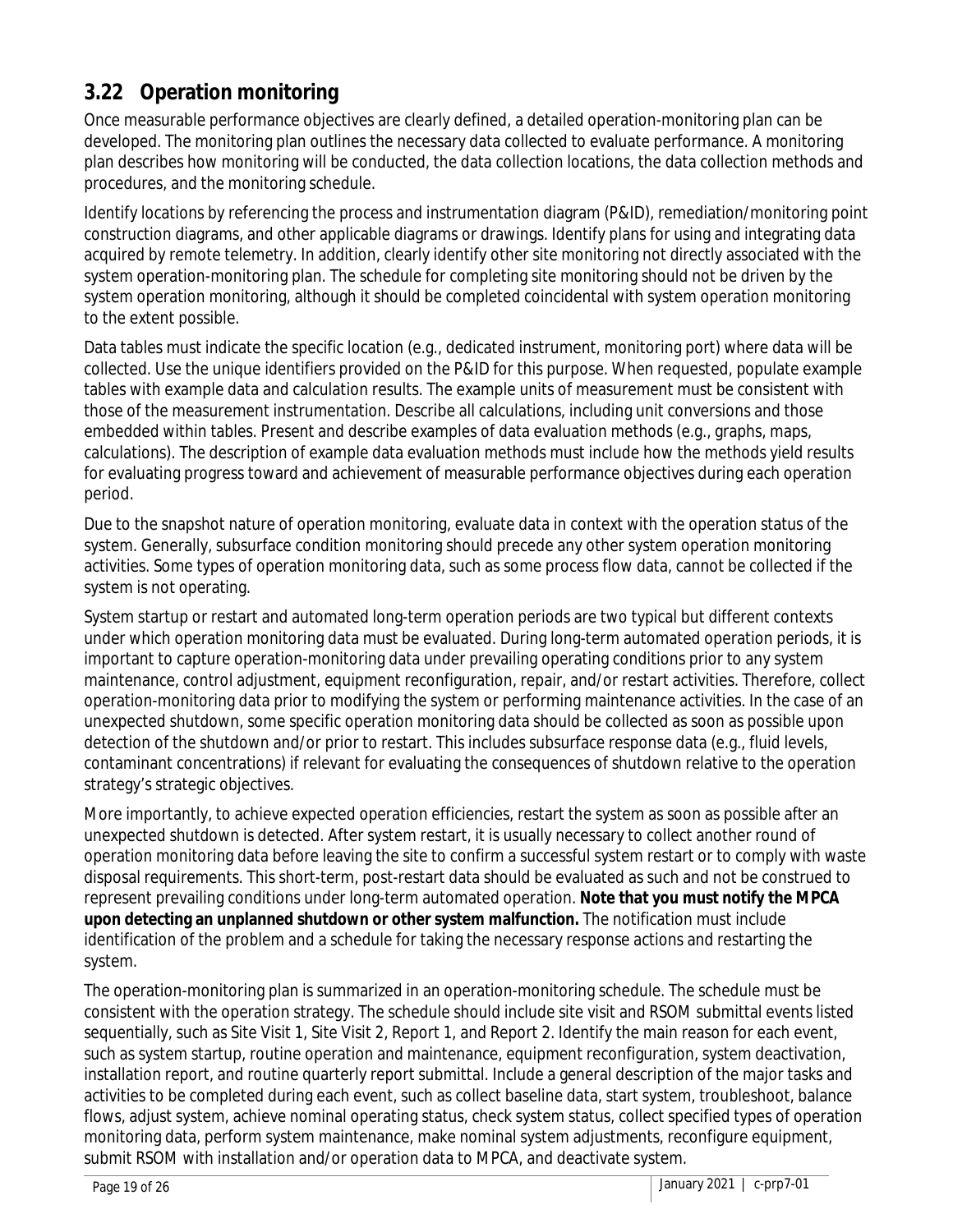### **3.23 Active project management**

Successful implementation of the operation strategy requires active project management by the technical lead. From a project management perspective, the operation strategy describes the intentions for managing system operation. Active project management means that the technical lead is reviewing operation monitoring data as they become available rather than waiting until the next report is due. The technical lead must review the operation monitoring data as soon as possible to plan and schedule necessary actions to be taken at the next scheduled monitoring and maintenance event or arrange for necessary modifications or repairs to be completed as soon as practicable. Discuss unanticipated events, such as equipment malfunctions or unexpected changes in site conditions, and the recommended response actions with the MPCA as soon as practicable, regardless of reporting deadlines. In addition, active project management means that an ineffective system with minimal prospects for achieving remediation endpoints is detected as soon as possible. In most cases, an ineffective system should be shut down, with the technical lead formulating and evaluating alternatives and recommending a different approach.

### **3.24 Operation monitoring reporting**

The RSOM assumes that the SDCAD contains a comprehensive operation strategy and operation-monitoring plan. The RSOM further assumes that the operation-monitoring plan describes what data will be collected, with specific descriptions and examples (source documents, tables, figures, calculations) of how the data will be presented and evaluated in the RSOM. The operation monitoring data are used to determine the extent to which the operation strategy has been implemented as of the ending date of an RSOM reporting period.

Each RSOM should be as up to date as possible. For example, do not omit process flow measurement data collected during the final system operation-monitoring event of an RSOM reporting period because the laboratory report for an associated sampling event is unavailable. Include unavailable data in the subsequent RSOM and integrate into the data evaluation presented in that RSOM.

#### **3.24.1 Event tracking table**

The event tracking table is a table listing all site visits and operation monitoring events beginning with system startup and concluding with post-shutdown monitoring. Summarize the type of event under event description. Typical event descriptions include consultant site visits, consultant telemetry, and other parties such as responsible party, site occupant, or contractor system checks. Summarize activities completed during a given event in the order they were completed. Examples of general activities completed while the system is operating include monitoring subsurface response, monitoring equipment operation, monitoring process flow and materials, sampling process materials, preventative maintenance, equipment repair or replacement, control adjustments, and equipment reconfiguration. Activities summaries must be specific to the completed tasks, for example, subsurface response monitoring at monitoring points MW1, MW2, and MW3; airflow measurements at flow meters FM1, FM2 and FM3; and water treatment system influent and effluent sample collection at SP1 and SP2. Although this table's primary purpose is to track operation monitoring events and associated activities, other site activities completed during an operation-monitoring event should also be summarized in the table. These activities might include additional site investigation and site monitoring not directly associated with operation monitoring, complementary corrective actions, and post-shutdown monitoring.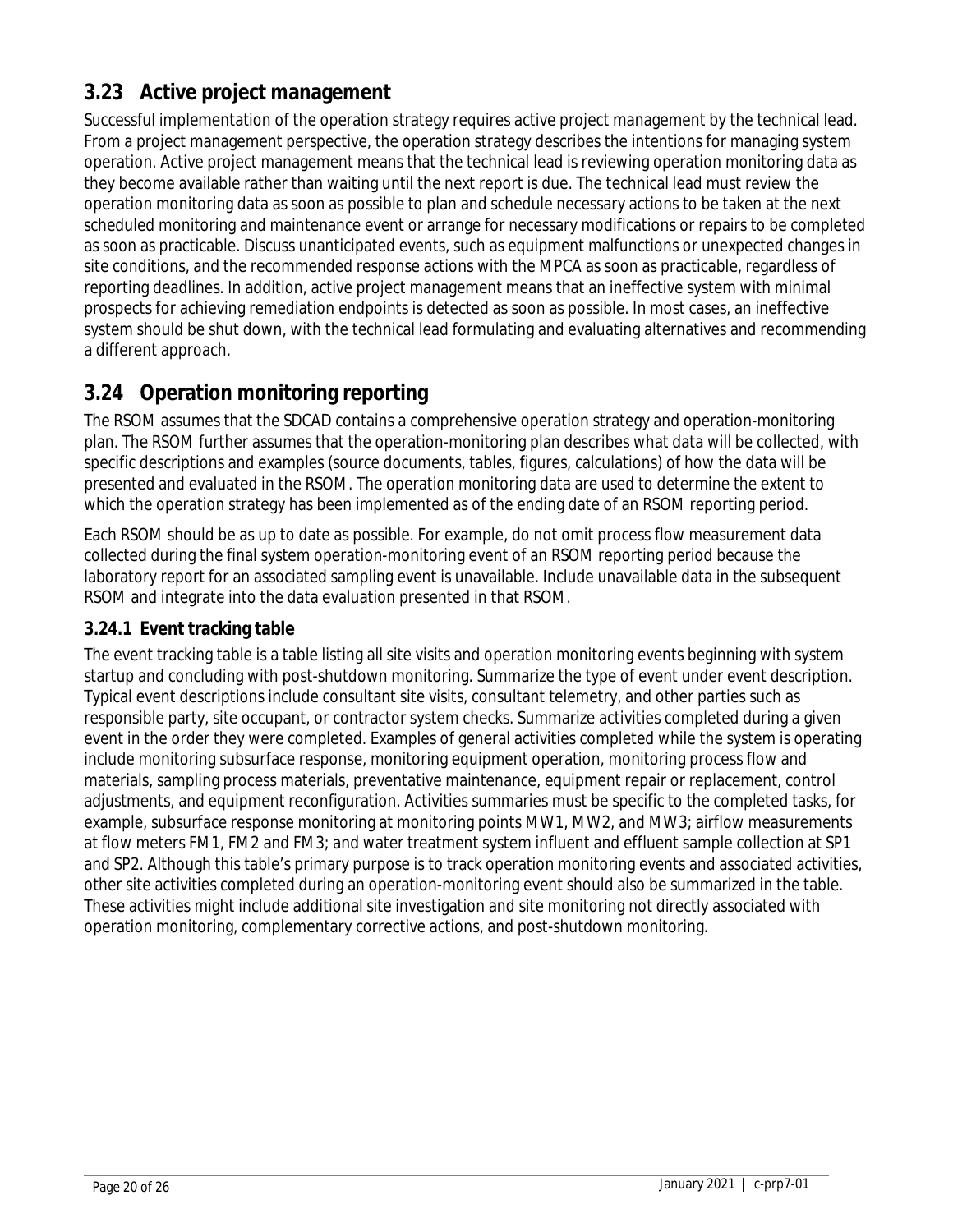## **4.0 Glossary**

**Complex corrective action:** A final corrective action requiring a more rigorous approval process than a simple corrective action because a complex corrective action has multiple design stages and a potentially longer implementation phase.

**Compliance objectives:** Performance objectives relative to meeting regulatory requirements for waste disposal.

**Corrective action goal:** The site conditions that will demonstrate permanent risk reduction relative to the highrisk condition(s).

**Corrective action objectives:** Measurable outcomes that can be used to show progress toward the corrective action goal and completion of the corrective action.

**Cost-effectiveness evaluation:** An evaluation that compares life-cycle cost estimates of several corrective action alternatives or updated cost estimates to initial estimates in relation to their probability of meeting the corrective action goal within a reasonable time frame.

**Economic feasibility:** An evaluation of a technically feasible corrective action's ability to accomplish the corrective action goal within a reasonable cost in comparison to alternative corrective actions.

**Final corrective action:** A corrective action implemented after the site investigation and risk evaluation are completed that addresses all high risks. A final corrective action may be completed with a single action or a combination of actions addressing one or more receptors.

**Focused investigation:** Investigation completed after the initial site investigation to obtain more detailed information to advance the design of a complex corrective action.

**Interim corrective action:** A corrective action typically implemented before the site investigation and risk evaluation are completed to address an emergency situation or a situation requiring immediate action.

**Life-cycle costs:** Total costs for a corrective action from design through implementation.

**Operation monitoring data:** Data collected during operation of a remediation system used to evaluate performance and assess progress toward meeting performance objectives.

**Operation monitoring plan:** A plan that describes operation monitoring data collection based on a remediation system's performance objectives.

**Operation strategy:** A planned approach for operating a remediation system based on the remediation strategy to achieve the corrective action objectives.

**Performance objectives:** Corrective action objectives used to evaluate success in implementing the operation strategy for a remediation system.

**Pilot test:** Procedures used to evaluate a proposed remediation system's technical feasibility, economic feasibility, and extrapolate full-scale system design parameters. In some cases, pilot tests may be required for non-mechanical remediation system technologies such as in situ chemical oxidation and stimulated biodegradation.

**Process flow:** Process flow refers to the transfer of materials such as gases, liquids, solids, and energy (e.g., for soil heating technologies) through the system equipment from intake to discharge points.

**Remediation endpoints:** Final strategic objectives that signify when remediation system shutdown can occur.

**Remediation strategy:** The subsurface physical, chemical, and biological processes that a selected remediation technology is trying to influence and how those processes are used, either concurrently or sequentially, in a planned manner to remove or treat contaminants in their targeted in situ phases.

**Simple corrective action:** A final corrective action that addresses all high risks in a straightforward manner, usually requiring one or few steps implemented over a short period of time. As such, the design phase can be completed during the conceptual corrective action design stage.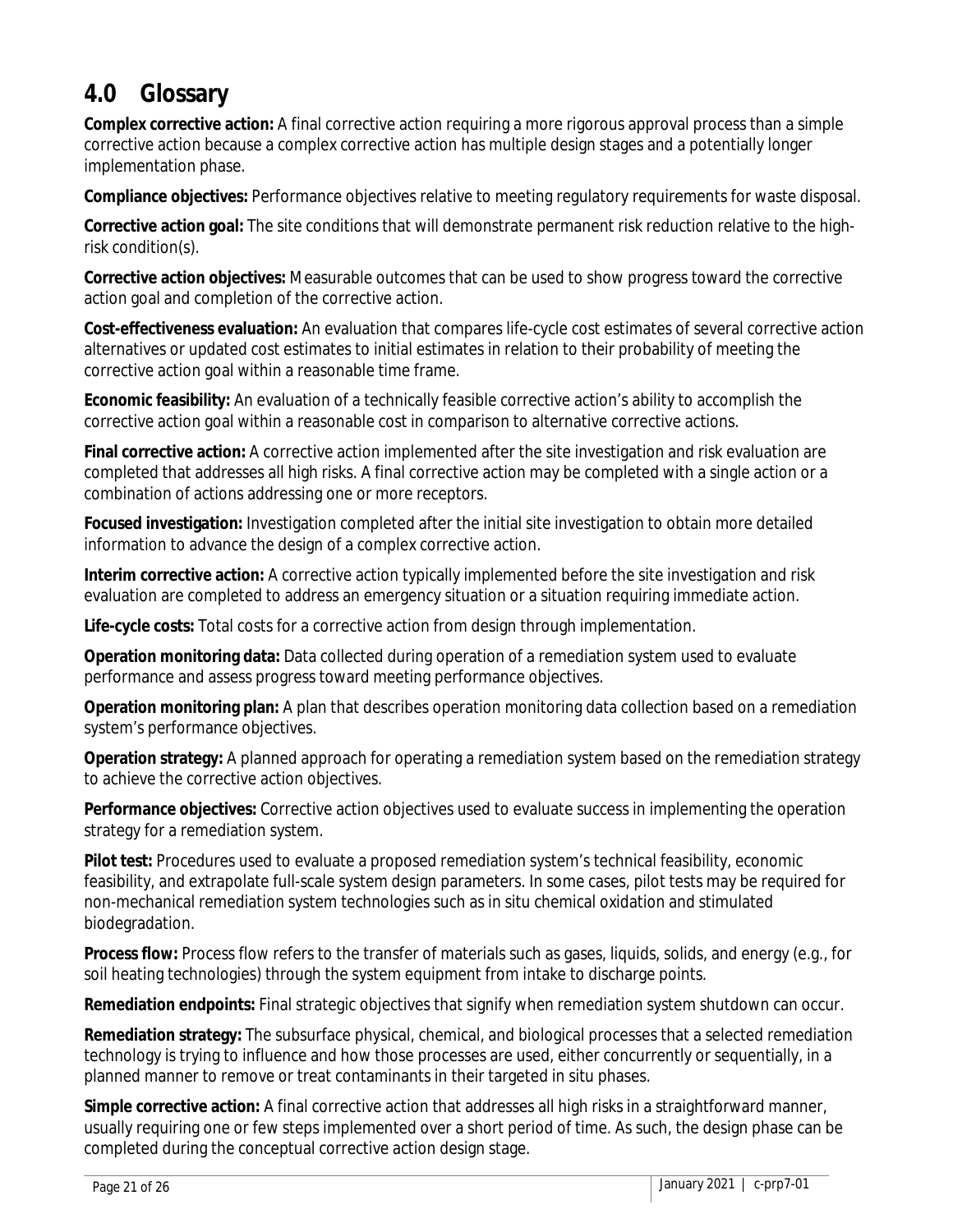**Strategic objectives:** Performance objectives relative to the expected operating conditions and subsurface responses as defined in the operation strategy.

**System effectiveness:** An effective system is defined as an efficient system meeting prescribed strategic and compliance objectives.

**System efficiency:** The percentage of actual system uptime relative to the expected uptime as defined in the operation strategy.

**Target zone:** The three-dimensional subsurface region that remediation is focused on, coincidental with the targeted contaminant phase(s).

**Technical feasibility:** An evaluation of a proposed corrective action's physical capability of accomplishing the corrective action goal.

### **5.0 Acronyms**

**AS:** Air sparging **CAD:** Corrective action design **CCAD:** Conceptual corrective action design **COCs:** Chemicals of concern **CSM:** Conceptual site model **DCAD:** Detailed corrective action design report **EC:** Electrical conductivity **EDCAD:** Excavation detailed corrective action design **LIF:** Laser-induced fluorescence **LNAPL:** Light non-aqueous phase liquid **MPCA:** Minnesota Pollution Control Agency **P&ID:** Process and instrumentation diagram **PRP:** Petroleum Remediation Program **RSOM:** Remediation system operation monitoring **SDCAD:** Remediation system detailed corrective action design **SVE:** Soil vapor extraction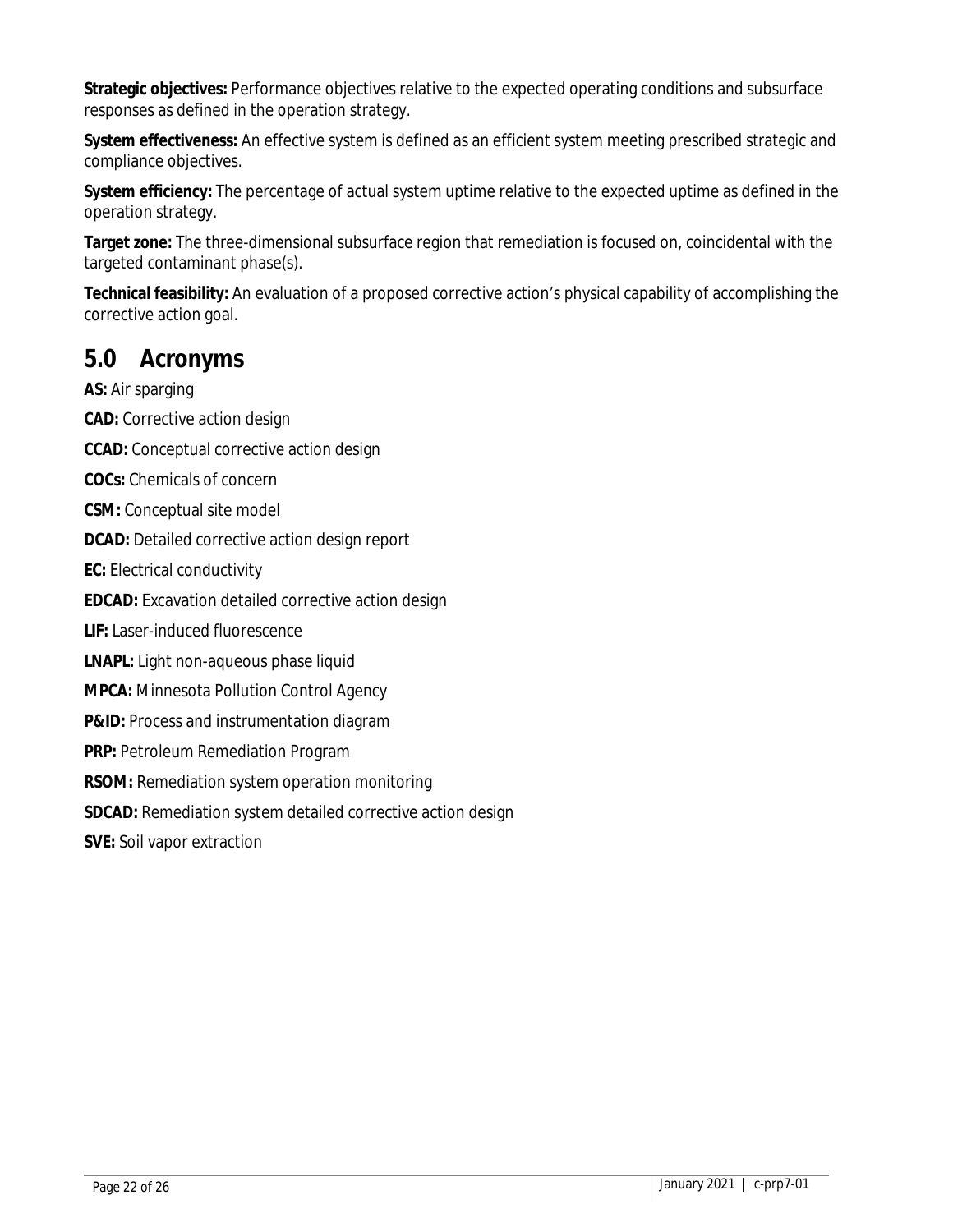| <b>Month</b> | <b>Phase</b> | <b>Stage</b>             | <b>Major activities</b>                        | Major activity cost factor | Incremental cost (\$) | Cumulative cost (\$) |
|--------------|--------------|--------------------------|------------------------------------------------|----------------------------|-----------------------|----------------------|
|              | Design       | Focused<br>investigation | Prepare Focused investigation work plan        | Consultant costs           |                       |                      |
|              |              |                          |                                                | Major activity total       |                       |                      |
| $2 - 3$      |              |                          | MPCA review of Focused investigation work plan |                            |                       |                      |
| 4            |              |                          | Focused investigation field activities         | Consultant costs           |                       |                      |
|              |              |                          |                                                | Subcontractor services     |                       |                      |
|              |              |                          |                                                | Lab analytical costs       |                       |                      |
|              |              |                          |                                                | Major activity total       |                       |                      |
|              |              |                          |                                                |                            |                       |                      |
| 5            |              |                          | Prepare Focused investigation report           | Consultant costs           |                       |                      |
|              |              |                          |                                                | Major activity total       |                       |                      |
|              |              |                          |                                                | <b>Stage total</b>         |                       |                      |
| $6 - 7$      |              |                          | MPCA review of Focused investigation report    |                            |                       |                      |
|              |              |                          |                                                |                            |                       |                      |
| 8            |              | Pilot test               | Prepare Pilot test work plan                   | Consultant costs           |                       |                      |

## **Appendix A. Life-cycle cost estimate example format**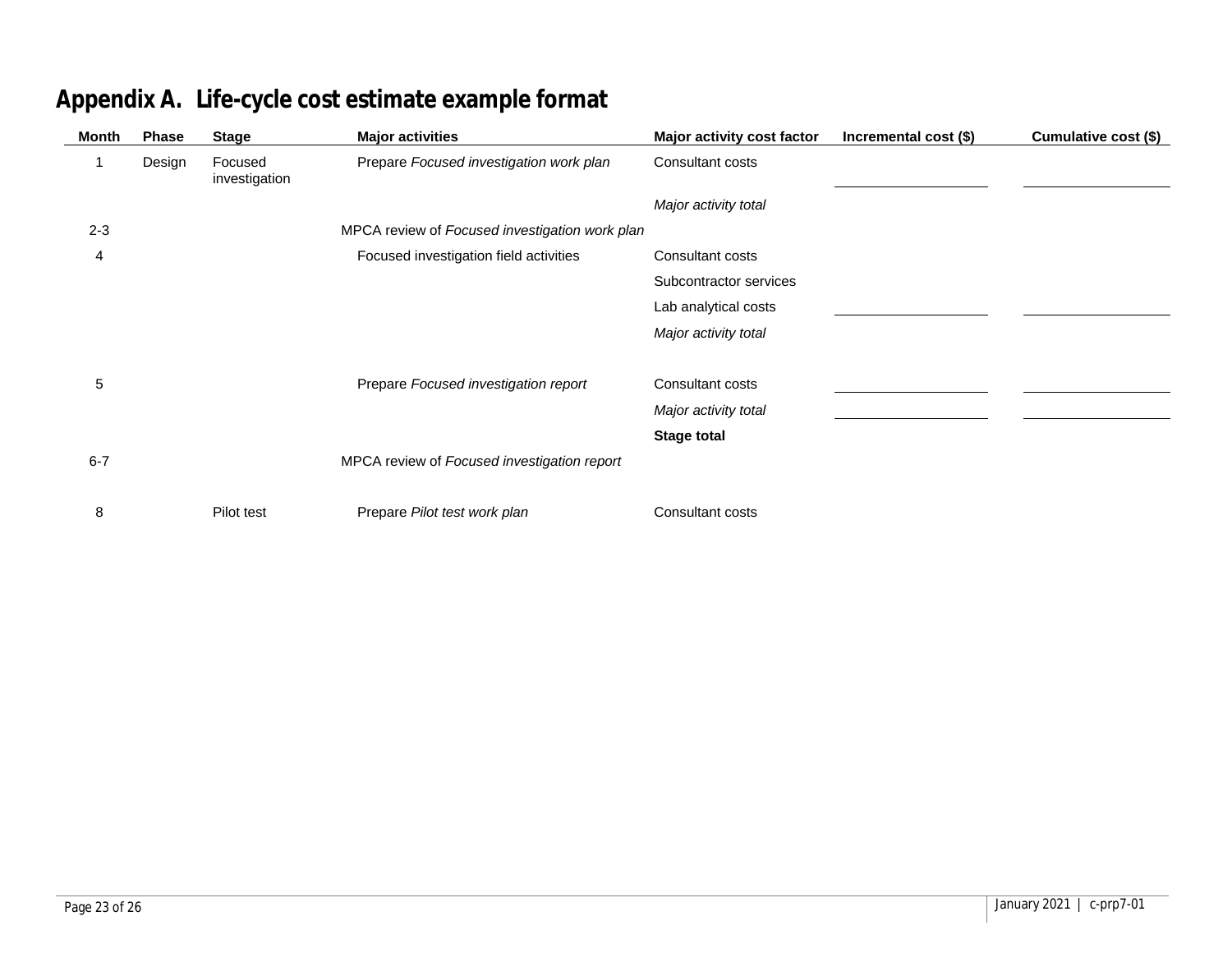## **Appendix B. Laser-induced fluorescence and electrical conductivity probes**

Laser-induced fluorescence (LIF) and electrical conductivity (EC) probes are two geophysical methods than can be quickly deployed using direct push technology with little to no generation of investigative waste. LIF probes identify the occurrence and distribution of LNAPL, and EC probes refine lithologic, stratigraphic, geologic structure, and facies interpretations for targeting remediation efforts. Under complex geologic conditions, it is important to collect EC data coincidental with LIF data. If the site geology is already demonstrably homogenous, EC may not be needed.

### **Probe locations and depths**

Base LIF and EC probe locations on a grid pattern with 25- to 35-foot node spacing unless an alternative spacing is pre-approved. Some locations may need to be adjusted to be adjacent to known sources, known LNAPL occurrences, or to avoid obstructions. For calibration purposes, advance at least one EC probe adjacent to an existing or new soil boring where continuous soil sampling was employed and reliable geology data are available. It is often useful to collect soil samples from different lithologies for grain size analyses, including sieve and hydrometer, in order to refine geologic interpretations. The EC probe and the standard boring results can then be correlated and the interpretations tabulated, such as lithology types versus conductivity response. This calibrated EC log can then be used to interpret the lithology and stratigraphy at the other EC probe locations. It may be useful to advance an EC probe adjacent to an existing monitoring well to compare present and historical fluid levels measured in the monitoring well to geology from the EC log.

The 25- to 35-foot spacing is designed to provide sufficient data to document and infer abrupt changes in LNAPL distribution and potential geologic variation. It is just as important to understand the variation within the area of the LNAPL body as it is to understand the horizontal extent. Extend the grid laterally from known or suspected LNAPL as necessary to complete horizontal delineation of LNAPL.

Plan LIF and EC probe depths based on what is already known about vertical contamination extent, geology, and groundwater occurrence. In most cases, advance each probe to10 feet below the deepest observed water table depth or to 10 feet below the base of the deepest LNAPL zone encountered at the site, whichever is deeper. Advance at least one LIF and EC probe to 20 feet below the deepest observed water table depth or 20 feet below the base of the deepest LNAPL zone encountered at the site, whichever is deeper. Advance deeper EC probes if deeper geology and stratigraphic data are necessary in the immediate vicinity of the release.

### **Data presentation**

Provide two complete sets of color LIF logs. Base one set of logs on a common, low maximum fluorescent response (e.g., %RE for UVOST®) scale (e.g., 10 to 25%) for evaluating near base-line response. The second set of logs does not need to have a common fluorescent response scale; the scale can vary between each probe log to capture the entire response at each location. All logs in a given set must have a common vertical scale. This common vertical scale may not be practical for probes significantly deeper than the rest of the set, so deeper probes within the set can have a scale appropriate for their depth. Each log must have the probe's measured surface elevation posted on it and an elevation scale posted adjacent to the depth scale.

Only one set of EC logs must be provided, but it can be useful if two sets are provided, with one set of all logs having common depth and conductivity scales. A common depth scale (and conductivity scale) facilitates comparison and correlation of the logs from different probes. The common depth scale preference may not be practical for probes significantly deeper than the rest of the set, so deeper probes within the set can have a scale appropriate for their depth. Each log must have the probe's measured surface elevation posted on it and an elevation scale posted adjacent to the depth scale.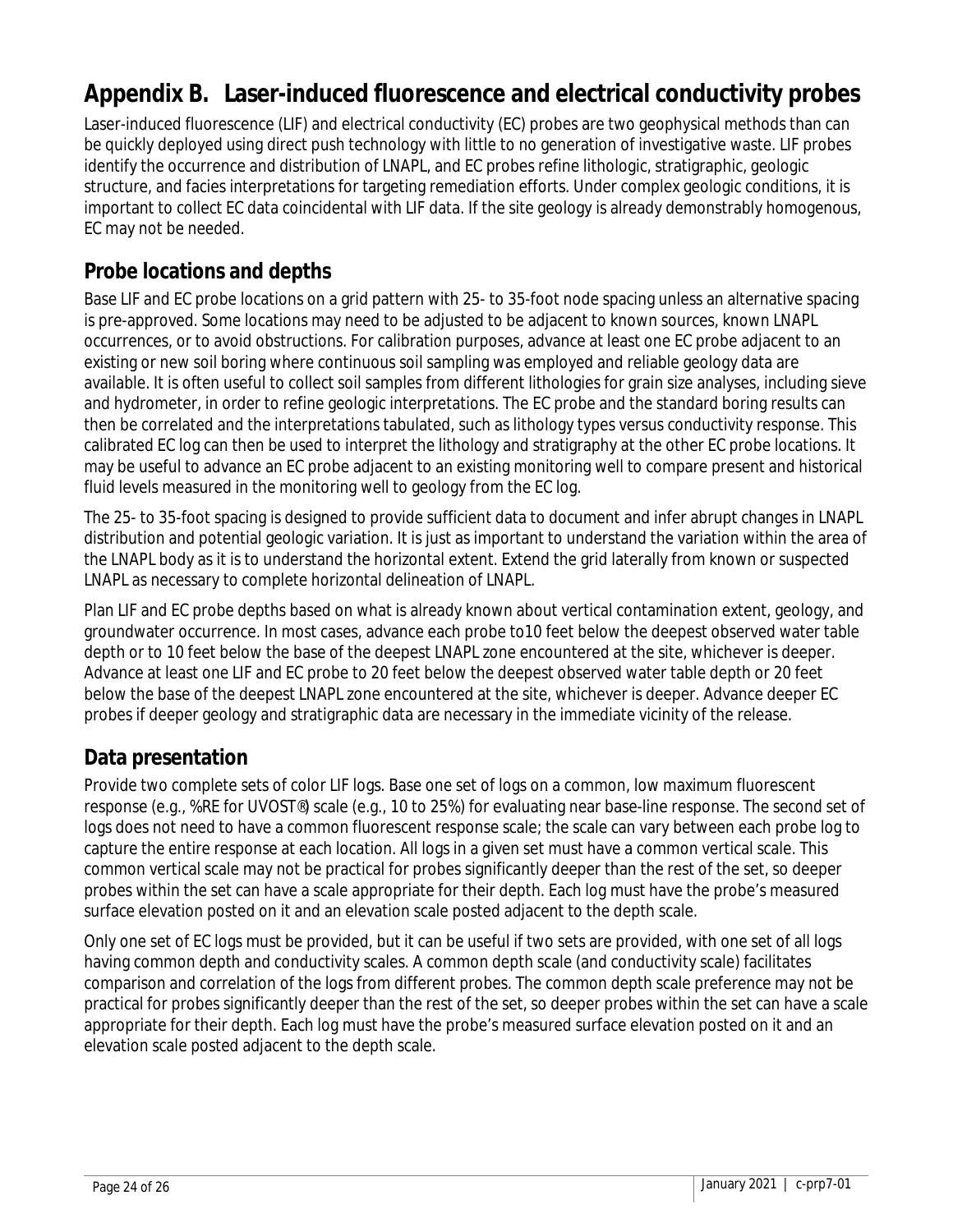### **Data interpretation**

When interpreting an LIF log for LNAPL occurrence, base the presence of an LNAPL signature on a response exceeding the base line (e.g., background signal) and the waveform pattern. Do not assume an arbitrary minimum fluorescent response (FR) cutoff as indicating the absence of LNAPL. The vertical profile of the LNAPL signature on a given log can illuminate the relative vertical distribution of LNAPL pore saturation.

If site-specific LNAPL samples are available, a sample waveform can be obtained for comparison to waveforms from the LIF probes. Waveform patterns are very useful for evaluating false positives. Due to many factors (e.g., weathering) affecting the response of a given petroleum product to LIF at specific locations, interpretation of waveforms to identify different product types at a given site must be done carefully to avoid false conclusions about product type.

Correlate logs for adjacent LIF probes to determine continuous LNAPL zones. Use Table 2 to document LIF probe results and interpretation. Following interpretation and correlation of the LIF probes, map structural elements of the LNAPL zone (or zones) using contour intervals. Construct the following four contour maps:

- 1. Maximum FR
- 2. Depth to/elevation of the top of the LNAPL zone
- 3. Depth to/elevation of the bottom of the LNAPL zone
- 4. LNAPL zone thickness isopach

Post contoured data on the maps adjacent to respective probe locations. Contouring the maximum FR illustrates the horizontal extent of LNAPL and areas within the LNAPL body with relatively high pore saturation. Given that the horizontal delineation of the LNAPL was accomplished, the maximum FR contour map should have a continuous line indicating non-detection. Use this line of non-detection as the footprint within which the three other contour maps are constructed.

To better characterize the vertical distribution of relative LNAPL pore saturation across the LNAPL body, it can be useful to contour FR on vertically exaggerated cross sections using several representative, depth-specific FR values from each LIF log. Please refer to Figure X6.10 of American Society for Testing and Materials' **E** 2531-[06\(2014\) Standard Guide for Development of Conceptual Site Models and Remediation Strategies for Light](https://www.astm.org/Standards/E2531.htm)  [Nonaqueous-Phase Liquids Released to the Subsurface](https://www.astm.org/Standards/E2531.htm) as an example of a cross section showing contoured LIF responses.

Copies of electrical conductivity logs must have geologic and stratigraphic interpretations in the form of a stratigraphic column posted on each log. Groundwater occurrence must also be posted on the EC logs if known from a nearby monitoring well or easily interpolated or extrapolated from a recent flow map. Map structural elements of key stratigraphic features, such as elevation of clay/sand contacts, and present in cross sections.

Digital LIF and EC data sets can be imported into contouring and mapping programs allowing quick generation of various contour maps, cross sections, fence diagrams, etc. If computer data evaluation methods are planned, discuss their use and include example output in the [Focused investigation work plan.](https://www.pca.state.mn.us/sites/default/files/c-prp7-03.dot)

Integrate and correlate LNAPL occurrence with geology, especially lithology, soil structures, stratigraphy, geologic structures, and the historical water table fluctuation zone. Present and discuss the results of this evaluation. The integration and correlation of these data are often most readily presented in the form of multiple cross sections. If flow maps are used to interpolate or extrapolate water levels to LIF or EC locations, include copies of the flow maps. Logs from EC probes are useful for determining LNAPL occurrence in context with stratigraphy. Document this relationship using an appropriate number of cross sections. Cross sections with smaller-scaled LIF and/or EC signatures posted on them are preferred.